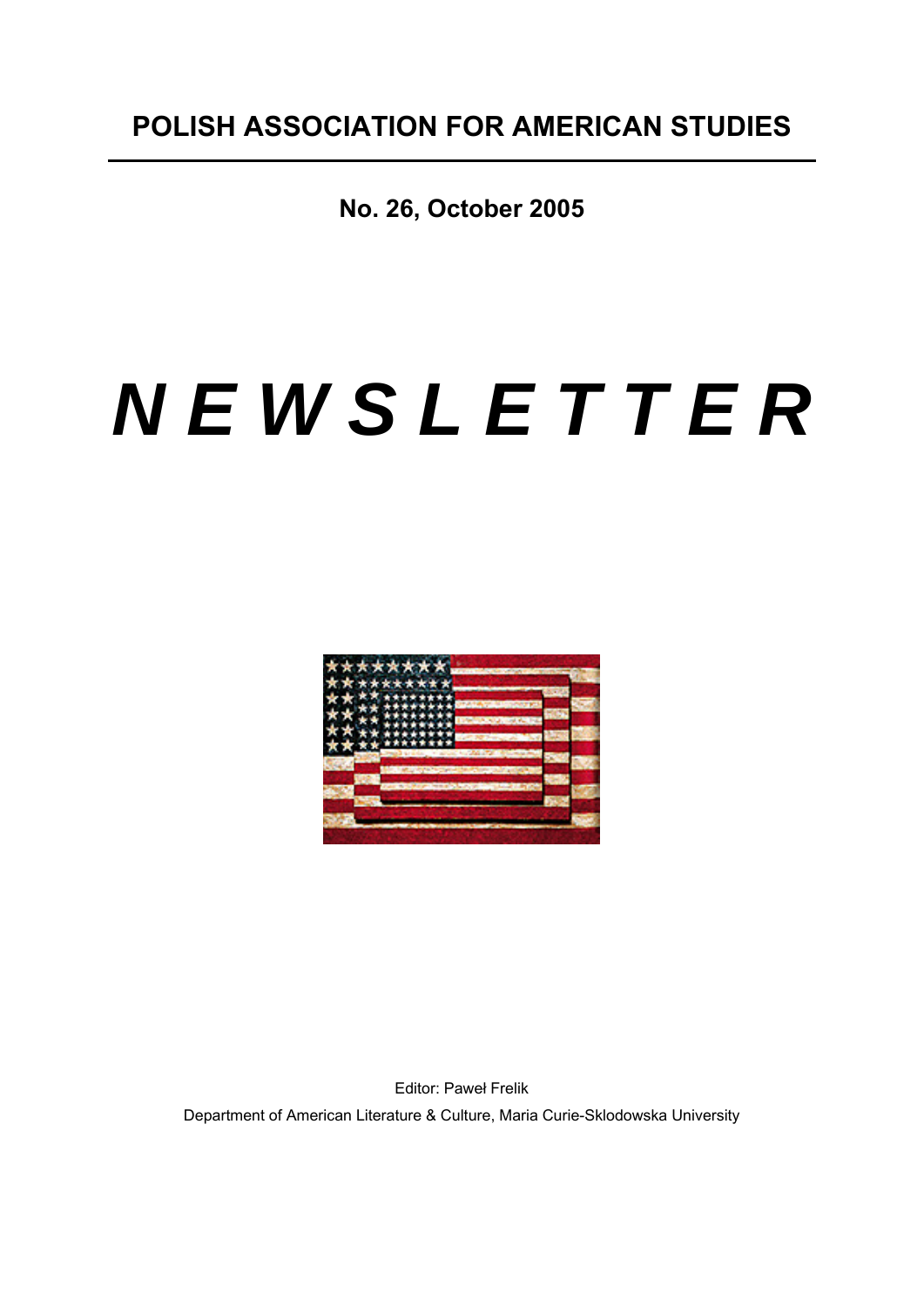# **PAAS BOARD – 2002-2005**

#### **Marek Wilczyński**

President Department of American Literature Adam Mickiewicz University Al. Niepodległości 4 61-874 Poznań e-mail: marek@hum.amu.edu.pl

#### **Marek Paryż**

Treasurer American Literature Department University of Warsaw ul. Nowy Swiat 4 00-497 Warszawa e-mail: m.a.paryz@uw.edu.pl

#### **Jerzy Durczak**

Representative to the EAAS Department of American Literature & Culture, Maria Curie-Sklodowska University Pl. Marii Curie-Skłodowskiej 4 20-031 Lublin e-mail: durczak@klio.umcs.lublin.pl

### **Jadwiga Maszewska**

Vice-President Department of American Literature & Culture University of Łódź Al. Kościuszki 65 90-514 Łódź e-mail: jadwigamasz@yahoo.com

#### **Agnieszka Graff**

**Secretary** American Studies Center University of Warsaw e-mail: agraff@poczta.onet.pl

#### **Paweł Frelik**

Editor of *PAAS Newsletter* Department of American Literature and Culture Maria Curie-Sklodowska University Pl. Marii Curie-Sklodowskiej 4 20-031 Lublin e-mail: pawel.frelik@umcs.lublin.pl

## *Contents*

| Department of American Literature, Adam Mickiewicz University                                    | 3  |
|--------------------------------------------------------------------------------------------------|----|
| Department of American Studies, University of Gdańsk                                             | 3  |
| Department of American Literature & Culture, Catholic University of Lublin                       | 4  |
| Department of American Literature & Culture, Maria Curie-Sklodowska University                   | 6  |
| Department of American Literature & Culture, University of Łódź                                  | 8  |
| Department of American Studies & Mass Media, University of Łódź                                  | 9  |
| American Studies Center, University of Warsaw                                                    | 16 |
| Institute of English Philology, University of Opole                                              | 18 |
| Department of American Literature and Culture, University of Silesia                             | 19 |
| English Philology Department, Szczecin University                                                | 21 |
| American Literature Section, Institute of English Studies, University of Warsaw                  | 21 |
| Institute of English Studies, Section of Cultures of Anglo-Saxon Countries, University of Warsaw | 24 |
| Institute of English Philology, University of Wrocław                                            | 26 |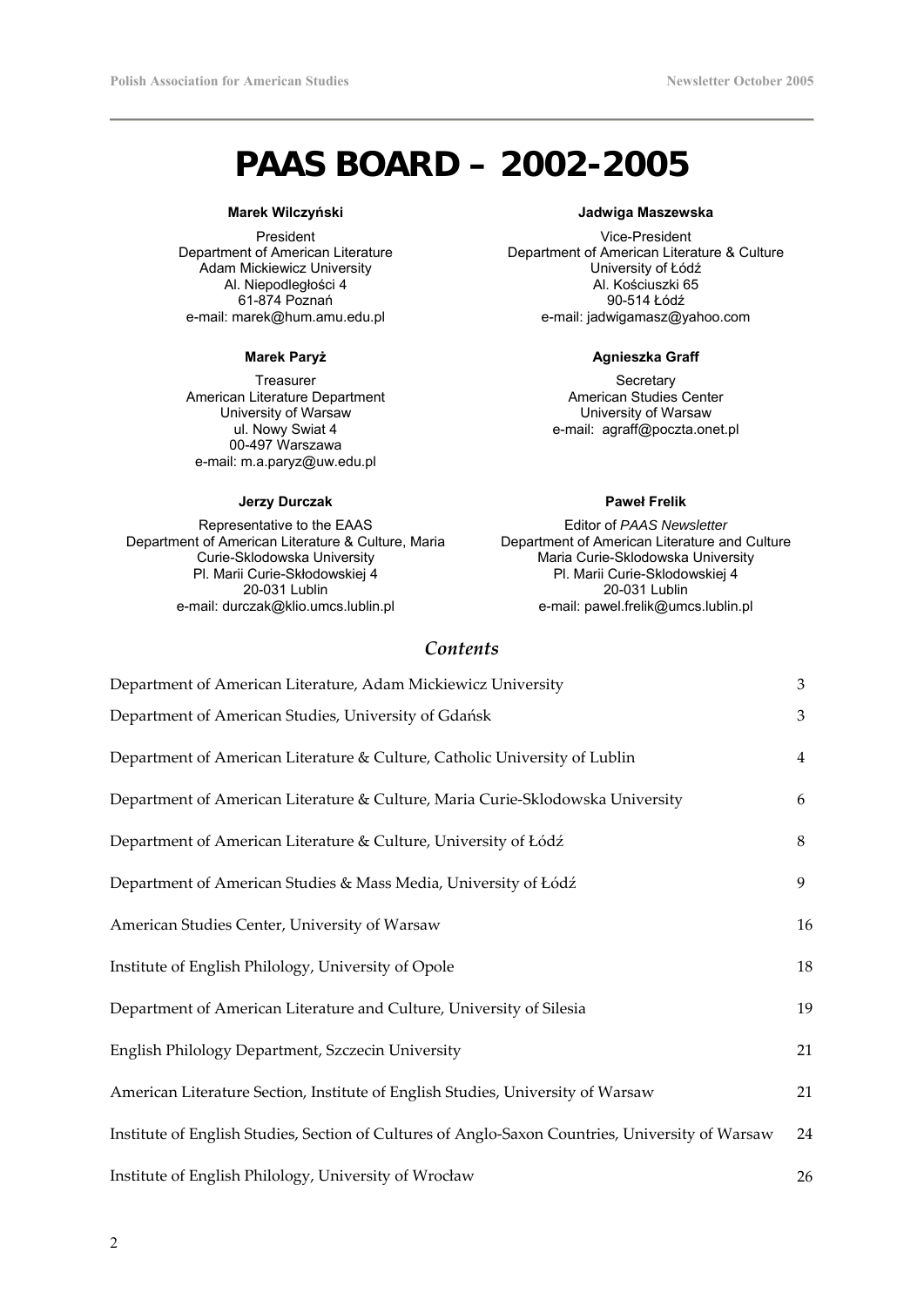# **Department of American Literature, Adam Mickiewicz University**

| Mailing address    | Department of American Literature, School of English, Adam Mickiewicz<br>University, al. Niepodległości 4, 61-874 Poznań<br>tel. (61) 829 3506, 829 3530<br>fax (61) 852 3103                                                                                                                                                                                                                                                                                                                                                                                                                                                                                                                                                                                                                                                 |
|--------------------|-------------------------------------------------------------------------------------------------------------------------------------------------------------------------------------------------------------------------------------------------------------------------------------------------------------------------------------------------------------------------------------------------------------------------------------------------------------------------------------------------------------------------------------------------------------------------------------------------------------------------------------------------------------------------------------------------------------------------------------------------------------------------------------------------------------------------------|
| <b>Events</b>      | Magdalena Zapędowska<br>spent six weeks in September and October 2004 doing research for her<br>❏<br>postdoctoral dissertation "Emily Dickinson, Otherness, and 19th-century<br>New England Culture" at Amherst institutions as the Emily Dickinson<br>International Society Fraser Fallon Scholar in Residence<br>spent four months in spring and summer 2005 at Amherst College and<br>□<br>Cornell University working on her postdoctoral dissertation<br>took part in the Joyce/Homer Workshop, Cornell University, June 16, 2005<br>$\Box$<br>participated in the Emily Dickinson International Society Meeting "Emily<br>◘<br>Dickinson and Family," Amherst, Massachusetts, July 29-31, 2005, where<br>she organized a demonstration singing "Hymns of Dickinson's Time"                                               |
| Conferences        | Agnieszka Rzepa<br>participated in the annual GKS conference "Rethinking the Social"<br>$\Box$<br>(Grainau, Germany, 25-28 February 2005)<br>participated in the ICCS conference "Canada from the Outside In: Images,<br>$\Box$<br>Perspectives, Comparisons" (Ottawa, Canada, 25-27 May 2005)<br>Magdalena Zapędowska<br>presented a paper "Syllable from Sound': Emily Dickinson and her English<br>□<br>Textbooks" at the American Literature Association Annual Conference,<br>Boston, Massachusetts, 26-29 May 2005<br>presented a paper "Thinking in/of Place: Noah Webster, Edward Hitchcock,<br>❏<br>and 19th-century Amherst" at the Institute of British and American<br>Literature and Culture, University of Silesia conference "Mapping Space(s):<br>Memory, Place, Locality," Ustroń, 14-17 September 2005      |
| AW ENIFSAS         | Magdalena Zapędowska<br>American literature in the 19th century: genres, themes, audiences (BA<br>❏<br>seminar)                                                                                                                                                                                                                                                                                                                                                                                                                                                                                                                                                                                                                                                                                                               |
| <b>Punneations</b> | Magdalena Zapędowska<br>"The Writing of Melancholia in Edgar Allan Poe and Antoni Malczewski."<br>□<br>Polish Journal for American Studies 1 (2004): 163-79.<br>(Review of) Lucyna Aleksandrowicz-Pędich, ed. W pałacu możliwości: O<br>$\Box$<br>amerykańskiej poezji kobiecej [Dwelling in possibility: American women's<br>poetry]. Polish Journal for American Studies 1 (2004): 203-08.<br>(Review of) Zbigniew Maszewski. William Faulkner and Bruno Schulz: A<br>□<br>Comparative Study Polish Journal for American Studies 1 (2004): 212-17.<br>"An Arcadia in Maine: The Pastoral in Sarah Orne Jewett's Dunnet Landing<br>$\Box$<br>Sketches." Traveling Subjects: American Journeys in Space and Time. Ed.<br>Dominika Ferens, Justyna Kociatkiewicz, and Elżbieta Klimek-Dominiak.<br>Kraków: Rabid, 2004. 57-70. |

# **Department of American Studies, University of Gdańsk**

#### Mailing address

Instytut Anglistyki UG, Zakład Kultury i Literatury Amerykańskiej, Wita Stwosza 55, 80-952 Gdańsk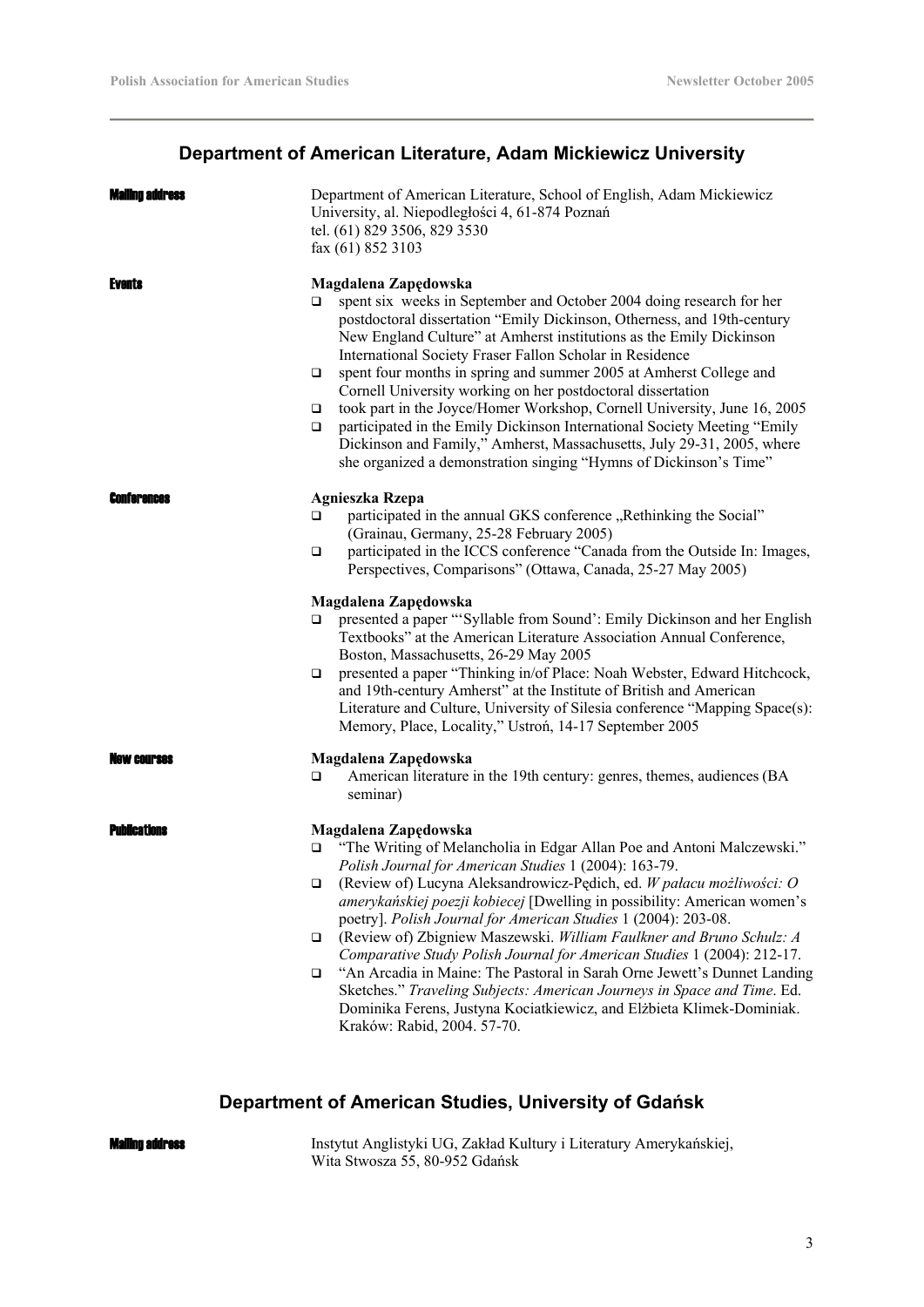| Conferences         | $\Box$<br>$\Box$<br>$\Box$<br>$\Box$ | Cheryl Alexander Malcolm - Panel Discussion: "Living Down the<br>Stereotypes: Jewish American, African American, and Asian American<br>Writers Respond" with Amritjit Singh, Rhode Island College, April 2005.<br>Cheryl Alexander Malcolm - "Religion in the City: Better Than Bagels"<br>MELUS, University of Illionois, Chicago, April 2005.<br>Cheryl Alexander Malcolm - "(Re)Embracing Religion in Neo-<br>Immigrant Narratives" Spiritual Identities Conference, University of<br>Lancaster, England, November 2004.<br>Beata Williamson - Plenary lecture: "Longing for the Old World: The<br>European Gentleman in the 19 <sup>th</sup> -Century United States" 15 <sup>th</sup> International<br>Conference "Transatlantic Connections: The USA and Europe Redefining<br>Each Other" Minsk State Linguistic University, Belarusan Association for<br>American Studies, May 2005 |
|---------------------|--------------------------------------|-------------------------------------------------------------------------------------------------------------------------------------------------------------------------------------------------------------------------------------------------------------------------------------------------------------------------------------------------------------------------------------------------------------------------------------------------------------------------------------------------------------------------------------------------------------------------------------------------------------------------------------------------------------------------------------------------------------------------------------------------------------------------------------------------------------------------------------------------------------------------------------------|
| <b>Publications</b> |                                      | <b>Cheryl Alexander Malcolm:</b>                                                                                                                                                                                                                                                                                                                                                                                                                                                                                                                                                                                                                                                                                                                                                                                                                                                          |
|                     | $\Box$<br>□                          | Eros. USA: Essays on the Culture and Literature of Desire co-edited with<br>Jopi Nyman, University of Gdansk Press, 2005.<br>British and Irish Short Fiction, 1945-2000, vol.of the Dictionary of                                                                                                                                                                                                                                                                                                                                                                                                                                                                                                                                                                                                                                                                                         |
|                     | $\Box$                               | Literary Biography co-edited with David Malcolm, Bruccoli Clark<br>Layman, USA, 2005.<br>"Heritage, Nation, and the Other" Widening Horizons: Essays in Honour<br>of Professor Mohit K. Ray ed. Rama Kundu, New Delhi, Sarup & Sons,                                                                                                                                                                                                                                                                                                                                                                                                                                                                                                                                                                                                                                                      |
|                     | ❏                                    | 2005.<br>"The Show's Not Over Until the Schlemiel Sings: When Jewish Comedy<br>Meets Puccini" Close Encounters of an Other Kind ed. by Roy<br>Goldblatt, et al. University of Joensuu, Finland, 2005.                                                                                                                                                                                                                                                                                                                                                                                                                                                                                                                                                                                                                                                                                     |
|                     | $\Box$                               | "Anita Brookner" A Companion to the British and Irish Novel 1945-2000<br>ed. Brian W. Shaffer Oxford: Blackwell, 2005.                                                                                                                                                                                                                                                                                                                                                                                                                                                                                                                                                                                                                                                                                                                                                                    |
|                     | $\Box$                               | "Going for the Knockout: Confronting Whiteness in Gus Lee's China<br>Boy" MELUS - Pedagogy, Canon, Context: Toward a Redefinition of<br>Ethnic American Literary Studies 29.3/4 (Fall/Winter 2004): 413-426.                                                                                                                                                                                                                                                                                                                                                                                                                                                                                                                                                                                                                                                                              |
|                     | $\Box$                               | "Berlin is far and Munich farther' Getting There and Back, Anne Halley<br>as Memoirist" Poetry Salzburg Review 7 (Winter 2004/05): 166-174.                                                                                                                                                                                                                                                                                                                                                                                                                                                                                                                                                                                                                                                                                                                                               |
|                     | $\Box$                               | "The Power of Seduction: (Re) Writing Stereotypes in David Henry<br>Hwang's M. Butterfly" What Now?: Notes towards the Definition of<br>Culture, Identity and Literature in the Twenty-First Century ed. Ana<br>Soares, et al., Faro: University of the Algarve, 2004.                                                                                                                                                                                                                                                                                                                                                                                                                                                                                                                                                                                                                    |
|                     | ❏                                    | "(Re)Locating the Jew in Tadeusz Slobodzianek's Citizen Pekosiewicz"<br>(with David Malcolm) Drama Translation and Theatre Practice eds.<br>Sabine Coelsch-Foisner and Holger Klein, Frankfurt: Peter Lang, 2004.                                                                                                                                                                                                                                                                                                                                                                                                                                                                                                                                                                                                                                                                         |
|                     |                                      | <b>Beata Williamson</b>                                                                                                                                                                                                                                                                                                                                                                                                                                                                                                                                                                                                                                                                                                                                                                                                                                                                   |
|                     | $\Box$                               | "Sentimental Fiction's Devil: Fanny Fern" De lingua et litteris: Studia in<br>honorem Casimiri Andreae Sroka eds. Danuta Stanulewicz, Roman<br>Kalisz, Wilfried Kurschner and Cacilia Klaus. Gdańsk: Wydawnictwo<br>UG, 2005: 581-589.                                                                                                                                                                                                                                                                                                                                                                                                                                                                                                                                                                                                                                                    |
|                     |                                      |                                                                                                                                                                                                                                                                                                                                                                                                                                                                                                                                                                                                                                                                                                                                                                                                                                                                                           |

# **Department of American Literature & Culture, Catholic University of Lublin**

### Mailing address

Catholic University of Lublin (KUL), English Department/American Studies Al. Racławickie 14, 20-950 Lublin, tel./fax. (081) 445-39-39

Grants **Urszula Niewiadomska Flis** spent a month during winter 2004/2005 in John F.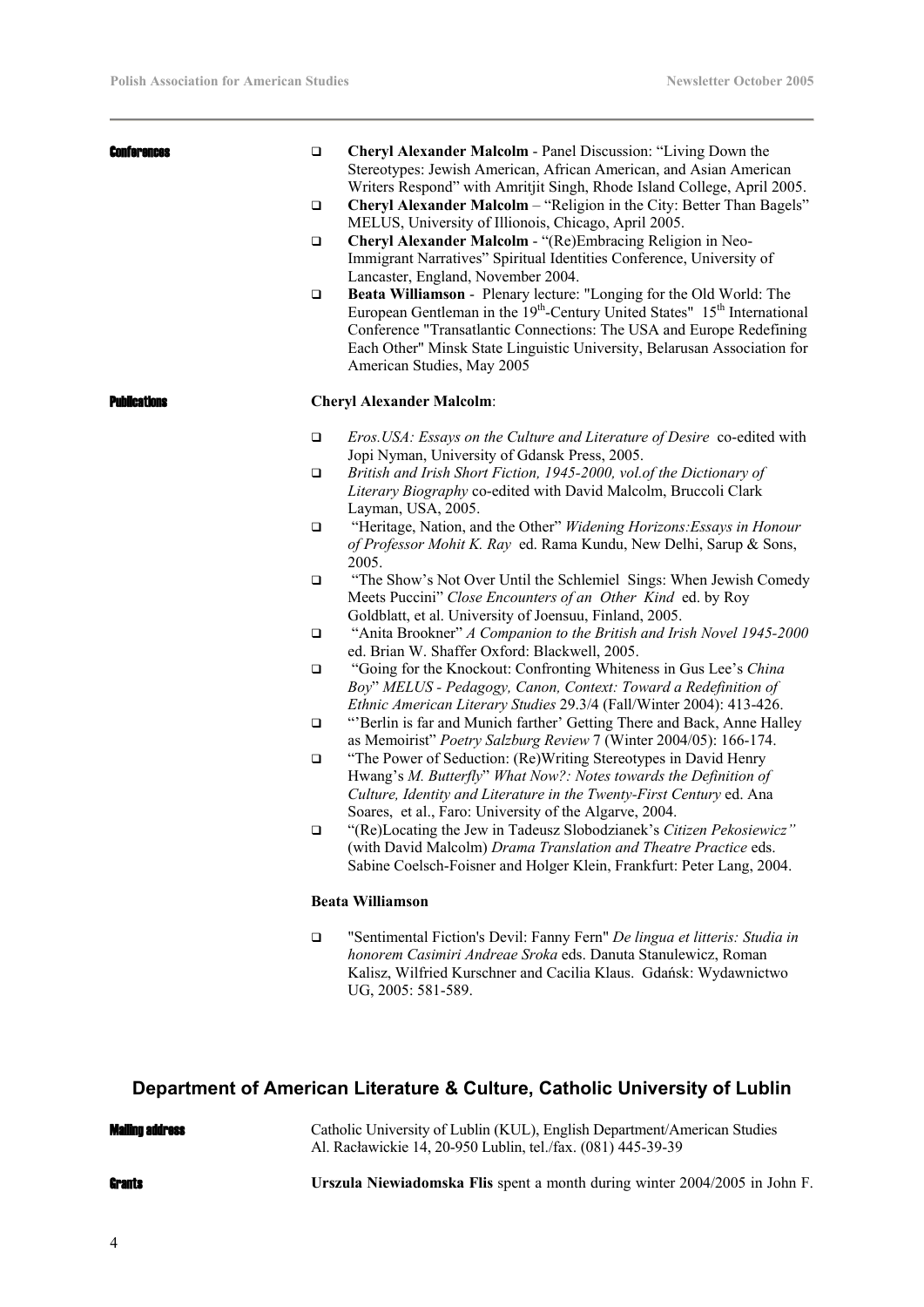Kennedy Institute for North American Studies, Freie Universität Berlin, researching for her project: "Southern Female Fiction: Re-visioning the Blighted Eden."

| <b>Conferences</b> | $\Box$<br>□ | 17-19 October, 2004. Jadwisin - Marek Brola, Zofia Kolbuszewska and<br>Urszula Niewiadomska Flis participated in PAAS conference American<br>Freedoms: American (Dis)orders. They had respective presentations:<br>"Louisa May Alcott's Gothic Tales: Subversive Voice in the Victorian<br>Order," "Child Abduction as a Gothic Palimpsest of Discourses in Toni<br>Cade Bambara's Those Bones Are Not My Child," and "Double Standards<br>in the Aristocratic South: an Ironic Portrayal of Selective Freedoms in<br>Ellen Glasgow's Fiction."<br>21-22 October, 2004. Białystok – Krzysztof Flis presented a paper "Obraz |
|--------------------|-------------|-----------------------------------------------------------------------------------------------------------------------------------------------------------------------------------------------------------------------------------------------------------------------------------------------------------------------------------------------------------------------------------------------------------------------------------------------------------------------------------------------------------------------------------------------------------------------------------------------------------------------------|
|                    |             | Ameryki i amerykańskiej dyplomacji w świetle 'Trybuny Ludu' w 1954r."<br>during a symposium Anglosasi, Francuzi i Polacy - wzajemy wizerunek<br>dawniej i dziś organized by The History Department of The University of<br>Bialystok.                                                                                                                                                                                                                                                                                                                                                                                       |
|                    | $\Box$      | 28-29 October, 2004. Smardzewice -Urszula Niewiadomska Flis<br>participated in a conference Wyraźić Niewyrażalne organized by WSHE in<br>Łódź, where she had a presenation on "Opozycyjna Funkcja Ironii w<br>Dyskursie Literackim na Przykładzie Prozy Ellen Glasgow."                                                                                                                                                                                                                                                                                                                                                     |
|                    | $\Box$      | 11-13 February, 2005. John F. Kennedy-Institute, Free University Berlin -<br>Urszula Niewiadomska Flis participated in a conference European<br>Perspectives in American Studies. Histories - Dialogues - Differences<br>organized in cooperation with the Research Group "The Futures of<br>American Studies"                                                                                                                                                                                                                                                                                                              |
|                    | $\Box$      | April 2005, Tours, France - Andrzej Antoszek participated in the<br>Collegium for African American Research conference: The Black World:<br>INNERSpace: INNERCity: InterAction: InterNation, where he had a<br>presentation "Killing Us Softly with Their Songs: 'The New Head Niggas<br>in Charge' and Their Glocal Audiences."                                                                                                                                                                                                                                                                                            |
|                    | $\Box$      | 24-26 June, 2005 Pułtusk – Krzysztof Flis participated in II Forum<br>Studiów Zaawansowanych nad Stanami Zjednoczonymi im. Profesora<br>Andrzeja Bartnickiego organized by WSH in Pułtisk, where he had a<br>presentation on "Polityka USA wobec Wietnamu Południowego w latach<br>1954-1963 (w świetle prasy polskiej)".                                                                                                                                                                                                                                                                                                   |
| 'uhlieationa       | ❏           | Marek Brola, "Louisa May Alcott's Femmes Fatales: A Critique of<br>Patriarchal Hypocrisy in Sentimental American Society." Polish Journal<br>for American Studies, Vol. 1, 2004.                                                                                                                                                                                                                                                                                                                                                                                                                                            |
|                    | $\Box$      | Marek Brola, "Louisa May Alcott's Gothic Tales: Subversive Voice in<br>the Victorian Order." American Freedoms, American Disorders, vol. 1.<br>(Warsaw: American Studies Center, 2005).                                                                                                                                                                                                                                                                                                                                                                                                                                     |
|                    | $\Box$      | Zofia Kolbuszewska, "An Elated Eye: Scandinavian Perspectives." Rev.<br>of Blissful Bewilderment: Studies in the Fiction of Thomas Pynchon, ed.<br>by Anne Mangen and Rolf Gaasland. Pynchon Notes 50-51 (2002): 136-<br>153. (published in autumn 2004)                                                                                                                                                                                                                                                                                                                                                                    |
|                    | □           | Zofia Kolbuszewska "Ekphrastic Tension between Verbal and Visual<br>Representation in 'Pictures of the Artist': Bernard Malamud's Synthesis of<br>the Western and Judaic Traditions." Texts of Literature, Texts of Culture.<br>by Ludmiła Gruszewska-Blaim and Artur Blaim. Lublin:<br>Ed.                                                                                                                                                                                                                                                                                                                                 |
|                    | □           | Wydawnictwo Uniwersytetu Marii Curie-Skłodowskiej, 2005. 151-166.<br>Urszula Niewiadomska Flis, "Society's Role in The Adjustment of<br>Deviant and Retarded Characters in John Steinbeck's The Pastures of<br>Heaven and Of Mice and Men." Roczniki Humanistyczne KUL 52:5                                                                                                                                                                                                                                                                                                                                                 |

(2004), 99- 110*.* **Urszula Niewiadomska Flis,** "Double Standards in the Aristocratic South: an Ironic Portrayal of Selective Freedoms in Ellen Glasgow's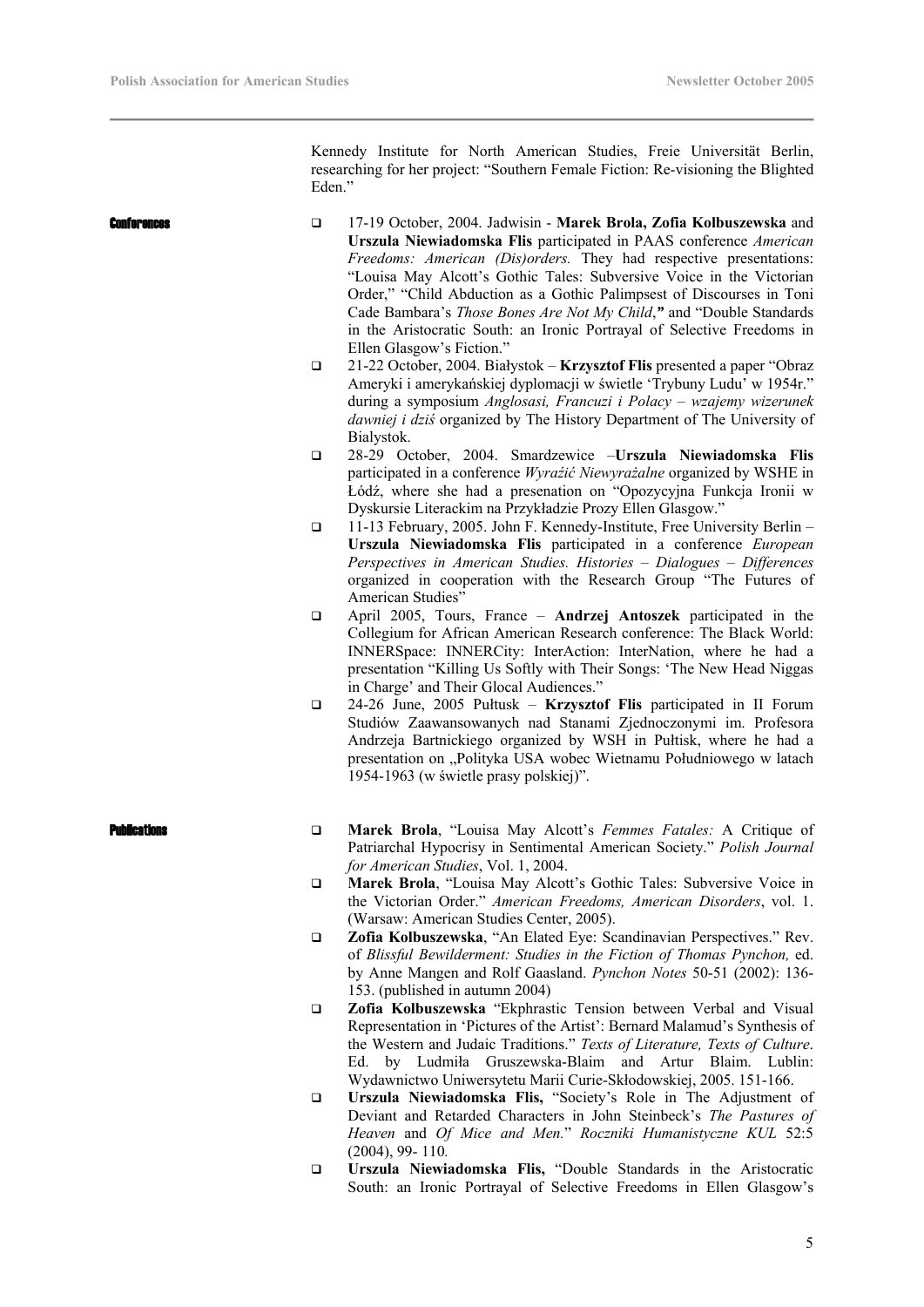Fiction." *American Freedoms, American Disorders*, vol. 1. (Warsaw: American Studies Center, 2005).

- **New courses**  $\Box$  Contemporary Black Identity
	- Southern Literature
	- □ Psychoanalytical Literary Criticism
	- Contemporary American Ethnic Literature
	- **American Gothic**

John Updike.

□ Literature of Regional America.

- **New faculty** We have two new faculty members: **Iwona Rospędek** wrote her MA on elements of modern grotesque in Martin Amis' *Dead Babies* and *London Fields*. Now she is working on her PhD devoted to religious aspects of literature, with special attention to
	- **Piotr Kondraszuk** wrote his MA on "The Significance of Blues in Gayl Jones' *Corregidora* and Ralph Ellison's *Invisible Man.*" He is writing his PhD dissertation on African American literature. His academic interests include contemporary African American literature, musico-literary studies and translation.

## **Department of American Literature & Culture, Maria Curie-Sklodowska University**

| Mailing address          | Department of American Literature and Culture, Maria Curie-Sklodowska<br>University, Pl. Marii Curie-Sklodowskiej 4, 20-031 Lublin, tel. +48 81 537 5389,<br>fax: +48 81 537 5279, e-mail: ptsazlka@klio.umcs.lublin.pl, http://amstud-<br>lublin.edu.pl                                                                                     |
|--------------------------|----------------------------------------------------------------------------------------------------------------------------------------------------------------------------------------------------------------------------------------------------------------------------------------------------------------------------------------------|
| <b>Events/Activities</b> | In October 2005, the new Zaklad Studiow Amerykanskich (Department of<br>$\Box$<br>American Studies) was created with the faculty of Jerzy Kutnik (Head),<br>Ms. Anna Bulanda, M.A., and Mrs. Edyta Frelik, M.A.                                                                                                                              |
|                          | Ewa Antoszek received the EAAS Transatlantic Grant for postgraduate<br>$\Box$<br>students. In July-September 2005 she was at UCLA, at Chicano Studies<br>Research Center.                                                                                                                                                                    |
|                          | In the summer of 2005 Anna Bulanda was a visiting scholar at the<br>$\Box$<br>Department of Communication and Culture at Indiana<br>University/Bloomington.                                                                                                                                                                                  |
|                          | Mirella Czerwiec-Dykiel supervises the work of the American Culture<br>$\Box$<br>Discussion Group. Group members (students and faculty) meet every week<br>to discuss aspects of contemporary American culture, such as music, cinema<br>and others. She also oversees the editing of USmAniax – American<br>Department Students' Newsletter |
|                          | In January 2005 Małgorzata Rutkowska defended her doctoral dissertation<br>$\Box$<br>entitled "In Search of America: The Image of the United States in Travel<br>Writing of the 1980's and 1990's"                                                                                                                                           |
|                          | Jerzy Durczak supervised the doctoral dissertation of Marta Mazurek. The<br>$\Box$<br>defense took place in June 2005.                                                                                                                                                                                                                       |
|                          | Jerzy Durczak represented PAAS during the meeting of the EAAS Board<br>$\Box$<br>in Cambridge. He also participated in the annual BAAS conference.                                                                                                                                                                                           |
|                          | Joanna Durczak taught an on-line course entitled "American Poets in<br>$\Box$<br>Search of Voices." The course was offered in co-operation with Marilyn<br>Johnson (Cabrini College).                                                                                                                                                        |
|                          | Joanna Durczak and Christa Buschendorf's workshop "Artistic Groups,<br>$\Box$<br>Schools, Movements – Between Belonging and Non-conformism" has been<br>selected for the program of the 2006 EAAS conference.                                                                                                                                |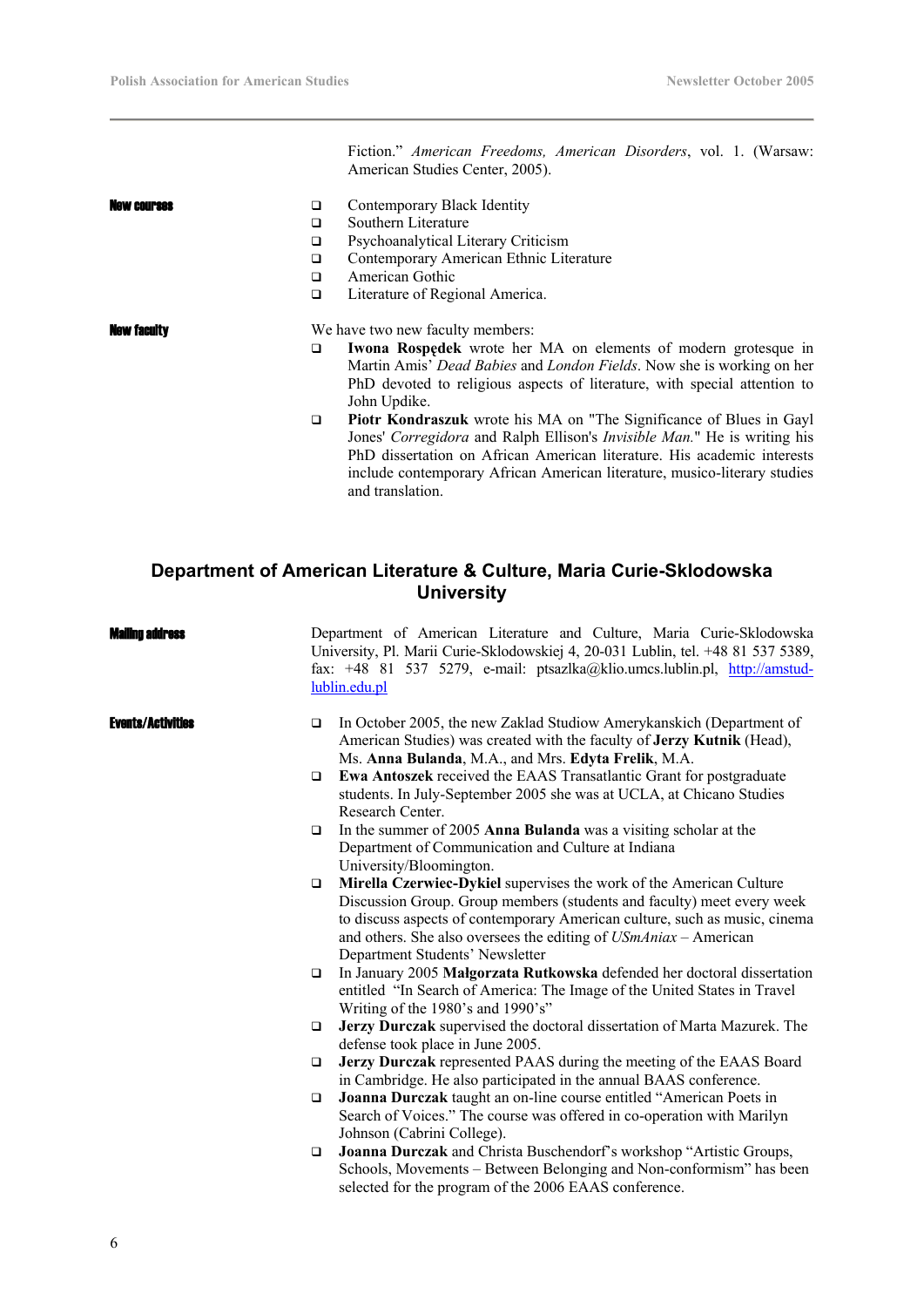- **Paweł Frelik** served as the Chair of the 2004 Pioneer Award. The award was presented during the Science Fiction Research Association conference in Las Vegas, in June 2005
- **Paweł Frelik** served as the member of the Review Committee of Digital Arts Conference, which will be held in Copenhagen in December 2005.
- **Pawel Frelik** taught a seminar during the Summer School of American Literature and Culture at University of Joensuu, Finland.

- **Conferences □** Anna Bulanda: 17 19 X 2004 Conference of Polish Association for American Studies in Warsaw: *American Freedoms, American (Dis)orders*; paper: "Mending, Ending or Bending? A case of post- affirmative action in education in California."
	- **Anna Bulanda**: 18 19 II 2005 IV Rhetorical Conference organized by the Institute of Polish Literature (History and Theory of Rhetoric) at Warsaw University: *Rhetoric and Argumentation;* paper: "Retoryka prezydenckich przemówień inauguracyjnych w USA" (Rhetoric of presidential inaugural addresses in the USA)
	- **Ewa Antoszek**: March 16-18, 2005 *Masculinities, Femininities and Hybridities in US Culture*; 7<sup>th</sup> International SAAS Conference, Jaén, Spain. Paper: "Black Experience and Political Activism. What It Means to Be a Black Woman Activist in the 1960s."
	- **Ewa Antoszek**: February 28 March 4, 2005 *HCA Spring Academy 2005. American History, Culture and Politics*; Heidelberg, Germany. Paper: "Which One Is My Real Face?" (the analysis of Chicana situation and Chicana literature)
	- **Jerzy Durczak**: "Two Speculations on the Ethnic Future of the United States: Samuel P. Huntington's *Who Are We*? and Richard Rodriguez's *Brown*," MESEA Conference, Istambul.
	- **Jerzy Kutnik**: The Seventh International Tartu Conference on North American Studies, "North America: Tensions and (Re)Solutions", April 25- 27, 2005, University of Tartu, tartu, Estonia; Paper: "The Wrong Way Up, or How to Take the Post-Historical Turn"
	- **Magda Hebda**: Mapping Space(s): Memory, Place, Locality, 14-17 September, Ustroń, Paper: "Rootedenss and Appropriation of Space in Barbara Kingsolver's *Prodigal Summer*"
	- **Mirella Dykiel** 26th American Indian Workshop "New Buffaloes" New Ways? Traditions and Transitions in Native American Culture; Munich/Germany; Paper: "Betting on Red? Recent movies by Native American filmmakers"
	- **Małgorzata Rutkowska**: Mapping Spaces: Memory, Place, Locality; Ustroń 2005, Presented paper: "American history is parking lots." Place and Memory in Contemporary American Travel Writing.
	- **Pawel Frelik** attended the Science Fiction Research Association conference in Las Vegas, NV, where he presented a paper on game adaptations of literary works.

- **Dublications Anna Bulanda**: "Marketing wyborczy w USA" (Political marketing in the USA), *Stosunki Międzynarodowe*, No. 30 – 31, 2004, p. 6-9.
	- **Anna Bulanda**: "Estados Unidos United States. Latynosi wyzwaniem drugiej kadencji" (Estados Unidos – United States. Latinos as a challenge of the second term), *Stosunki Międzynarodowe*, No. 32 – 33, 2005, p. 34-36.
	- **Anna Bulanda**: "Partnerstwo transatlantyckie, czyli jak rozwijać współpracę w świecie jednobiegunowym" (Transatlantic partnership – how to develop cooperation in monopolar world), *Stosunki Międzynarodowe*, No. 34 – 35, 2005, p. 32-33.
	- **Anna Bulanda**: "Szanse i zagrożenia gospodarczych stosunków transatlantyckich," *Studia Europejskie*, Centrum Europejskie Uniwersytetu Warszawskiego, 2005.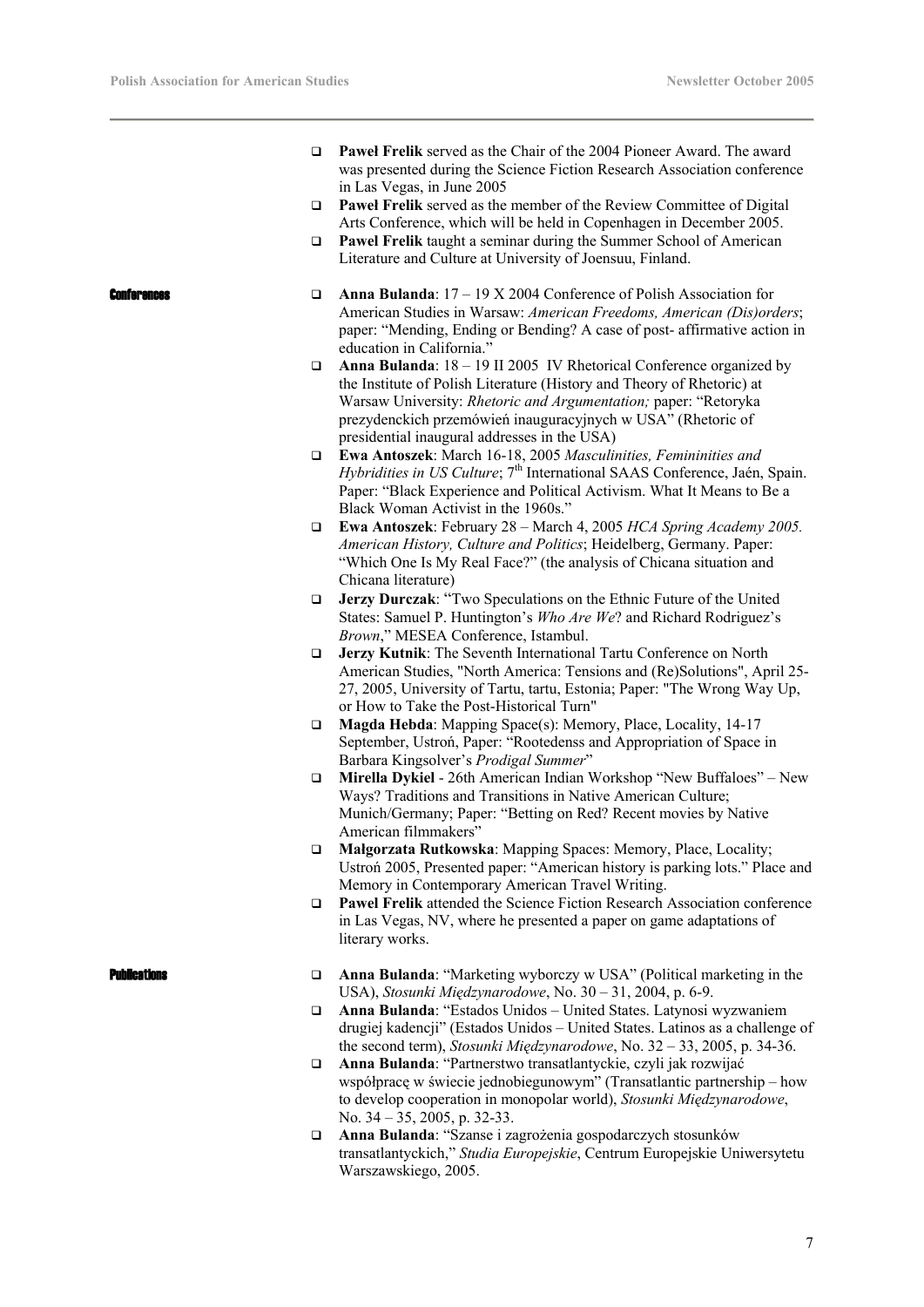|                   |                  | Consciousness: Rick Bass's 'The Sky, the<br>Stars, the Wilderness"<br>Ways of Looking at a Blackbird. Ed. Grażyna Branny i Andrzej Branny.<br>Kraków: Instytut Filologii Angielskiej, 2004; 243-252.      |
|-------------------|------------------|-----------------------------------------------------------------------------------------------------------------------------------------------------------------------------------------------------------|
|                   | $\Box$           | Edyta Frelik: "We simply help people to say wat they should say anyway: Art<br>and Politics in Post-WWII America," American Freedoms, American<br>(Dis)Orders, ed. Zbigniew Lewicki, Warszawa: UW, 81-90. |
|                   | □                | Pawel Frelik: seven entries (Darkness, Secret Identities, Maps, Music, Fire,<br>Islam, Possession) in The Greenwood Encyclopedia of Science Fiction and<br>Fantasy, Greenwood Press: Westport, CT, 2005.  |
| <b>AW COUPSAS</b> | $\Box$           | Małgorzata Rutkowska - American Travel Writing from Columbus to the<br>Present                                                                                                                            |
|                   | $\Box$           | Jill Goodman-Gould "Environmental writing in the US"                                                                                                                                                      |
|                   | $\Box$           | Jill Goodman-Gould "Contemporary American Self-narratives"                                                                                                                                                |
|                   | □                | Jill Goodman-Gould "Ethnic Voices: Literature and Film"                                                                                                                                                   |
|                   | □                | Jerzy Durczak "Ethnic America"                                                                                                                                                                            |
|                   | $\Box$<br>$\Box$ | Joanna Durczak "Canada and Canadian Literature"<br>Joanna Durczak "American Poets in Search of Voices"                                                                                                    |
|                   | $\Box$           | <b>Pawel Frelik</b> – Some More Literary Negotiations of Fantastic Otherness                                                                                                                              |
|                   |                  | (http://nomadism.org/?page id=53)                                                                                                                                                                         |
|                   | $\Box$           | Pawel Frelik - Heretics, pirates and visionaries - contemporary American                                                                                                                                  |
|                   |                  | literature of subversion and transgression                                                                                                                                                                |
|                   |                  | $(http://nomadism.org/?page id=62)$                                                                                                                                                                       |
|                   | □                | <b>Pawel Frelik</b> – Remixing the fantastic (http://nomadism.org/?page $id=63$ )                                                                                                                         |
| Guest lecturers   | $\Box$           | Marie Rose Logan (Temple University): Postmodernism and Historicity                                                                                                                                       |
|                   | $\Box$           | Delaine Swenson "American Culture seen through American Theater"                                                                                                                                          |
|                   | $\Box$           | Christopher Phelps (Ohio State University) "Race and Democracy in                                                                                                                                         |
|                   | $\Box$           | American History"<br>Stephanie Branson (University of Wisconsin) "Three Minority Women                                                                                                                    |
|                   |                  | Writers of the U.S.: Morrison, Cisneros, and Silko"                                                                                                                                                       |
|                   | $\Box$           | <b>Maureen Montgomery (New Zealand)</b>                                                                                                                                                                   |
| NAW Tacuity       | $\Box$<br>$\Box$ | Anna Bulanda joined the Department in February.<br>Stan Breckenridge (California State University, Fullerton) - a Fulbright<br>professor                                                                  |
|                   |                  |                                                                                                                                                                                                           |

**Joanna Durczak**: "Mapping a Texas Ranch to Revolutionize

# **Department of American Literature & Culture, University of Łódź**

| <b>Mailing address</b>   | American Literature & Culture Department, University of Łódź,<br>Al. Kościuszki 65, 90-514 Łódź, fax: 48 42 366337                                                                                                                                                                                      |
|--------------------------|---------------------------------------------------------------------------------------------------------------------------------------------------------------------------------------------------------------------------------------------------------------------------------------------------------|
| <b>Events/Activities</b> | Katarzyna Malecka successfully defended her doctoral dissertation Black<br>□<br>Light: Death in the Works of Galway Kinnell (advisor prof. Agnieszka<br>Salska, readers prof. Joanna Durczak and prof. Jerzy Jarniewicz)                                                                                |
| <b>Conferences</b>       | <b>Agnieszka Salska</b> attended the annual conference of the Belorussian<br>□<br>Association of American Studies in Minsk (March 2005), where <i>Historia</i><br>literatury amerykańskiej XX wieku was presented                                                                                       |
|                          | Agnieszka Salska read a paper on "Whitman and Polish Modernist Poets"<br>□<br>at the international conference "Celebrating Whitman" to honor the 150th<br>anniversary of Leaves of Grass. The conference was organized by<br>Universite Denis Diderot, Paris VII (July 4-6, 2005) and attended by about |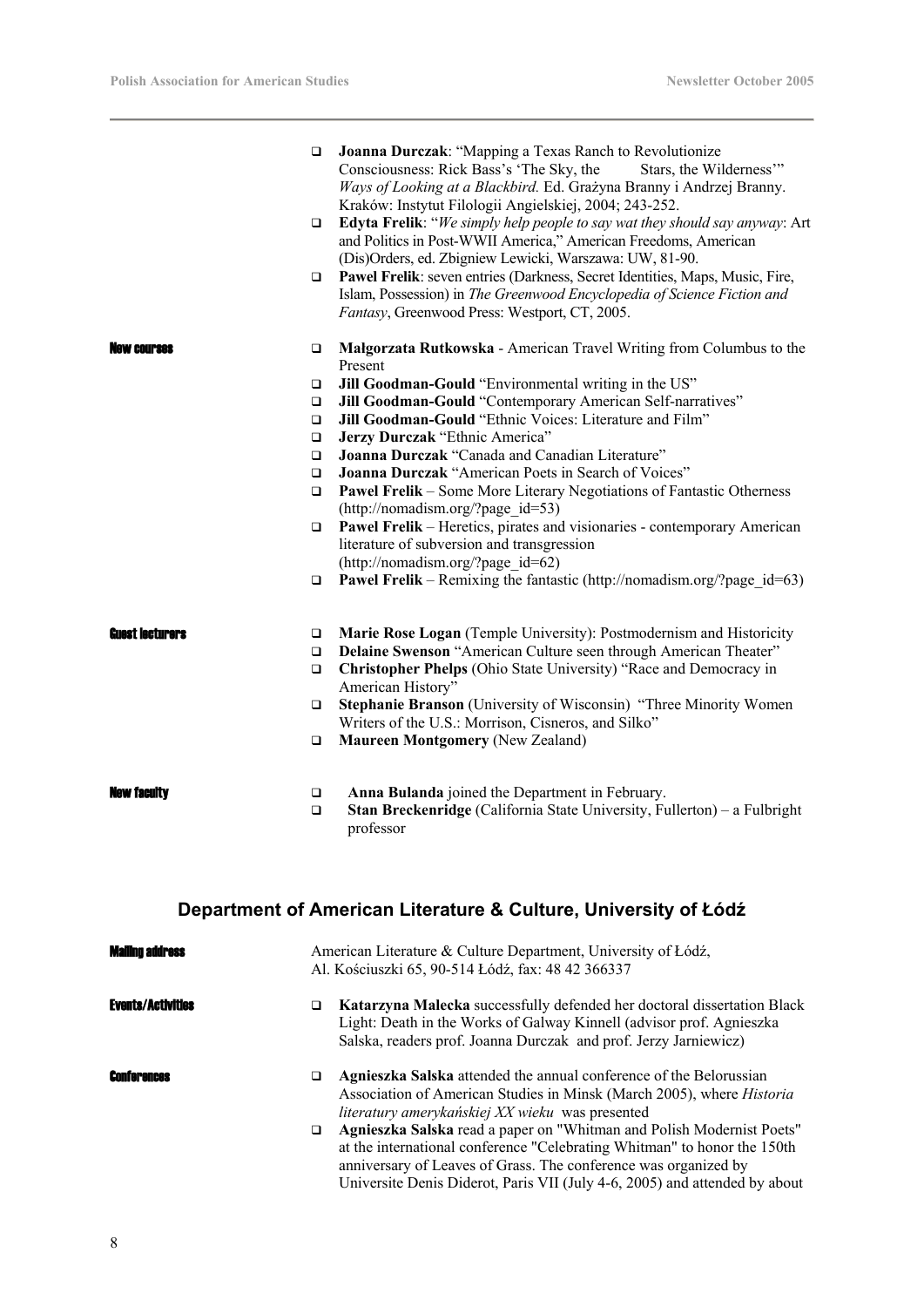50 Whitman scholars from the US and Europe.

- **Agnieszka Salska** attended III International Conference on American Literature "Mainstream, Heterogeneity, and Canon in Current American Literature" in Kiev, Ukraine (October 3-5, 2005), where she was one of the invited speakers
- **Krzysztof Majer**: 11th European Seminar for Graduate Students in Canadian Studies, Berlin 2002 ("Against Despair: Timothy Findley's Angelic Rebels")
- **Krzysztof Majer**: 3rd Congress of the Polish Association for Canadian Studies (PACS), Krakow, 2004 ("Canada! What a good idea! Fixing the world in Thomas King's *Green Grass, Running Water*.")
- **Krzysztof Majer**: 14th European Seminar for Graduate Studies in Canadian Studies, York 2005 ("Birth by Fire: Violent Reshaping in Mark Anthony Jarman's Short Story 'Burn Man on a Texas Porch'")
- **Jadwiga Maszewska** participated in the Espaces et Terres d'Amerique Conference at Universite de Toulouse le Mirail, where she chaired the workshop entitled "Exiles."
- **Jadwiga Maszewska** presented a paper "The Quixotic Strain in Ana Castillo's Novel The Mixquiahuala Letters" at the Disaporic Narrative and Ethics of Representation Conference in Turku, Finland.
- Publications **Krzysztof Majer**: "Menelaos i Proteusz: Relacja protagonista antagonista w utworach Johna Bartha (Menelaus and Proteus: The Protagonist – Antagonist Relation in John Barth's Fiction)", *Neofilologia*, Płock Scientific Journals, vol. 6, Płock 2004

## **Department of American Studies & Mass Media, University of Łódź**

#### iling address

Department of American Studies and Mass Media, Faculty of International and Political Studies, University of Łódź, ul. Składowa 41/43, 90-127 Łódź Phone: (48 42) 635 42 54, Fax: (48 42) 635 42 60, Email: specamer@uni.lodz.pl

#### Events/Activities

In September 2004 ASM organized an international seminar "First International Meeting of ERIC-SOCI" as a part of ERIC – (European Resources for Intercultural Communication 110060 CP 1 2004 1 DE ERASMUS TN) Project.

ASM and Women's Studies Center have entered "Interdisciplinary PhD Training in Gender and Women's Studies," (acronym GENDERGRADUATES) within the Marie Curie Programme (Early Stage Training Fellowships), coordinated by the International Office of Women's Studies, Utrecht University, the Netherlands. Prof. Elżbieta H. Oleksy is a member of the consortium in this project. The WSC annually recruits international fellows to participate in PhD training offered within the Program.

Prof. zw. dr hab. **Elżbieta H. Oleksy** has been awarded with Krzyż Kawalerski Orderu Odrodzenia Polski (Order of Poland Restored -*Polonia Restituta*).

In May 2005 Ewa Brzezińska was awarded with Srebrny Krzyż Zasługi (Silver Cross of Merit).

- **Ewa Brzezińska** visited Universita degli Studi di Torino, Italy, on 28 May 1 June 2005, as a Monitoring Visit, within SOCRATES/ERASMUS.
- **Ewa Brzezińska** took part in "China Mother River Summer Camp," at the Shandong University, 8 August- 13 September 2005, China.

9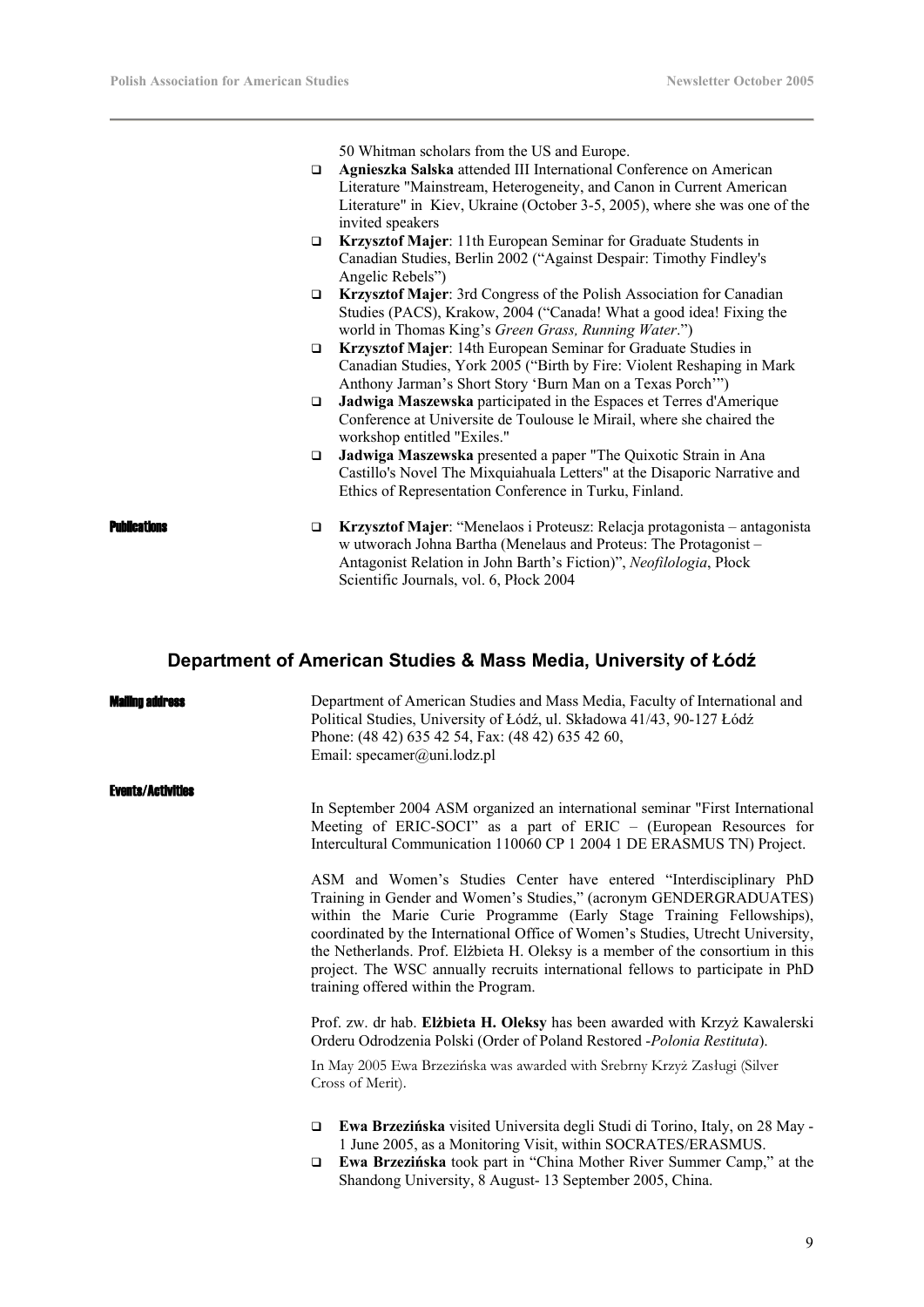- **Dorota Golanska** received a research grant from the Netherlands Ministry of Education (Huygens programme) at the University of Utrecht, the Netherlands, (September 2005 – February 2006).
- **Dorota Golańska** obtained a grant from Norfa (Nordic Academy for Advanced Research), Nordic Research School in Interdisciplinary Gender Studies, to take part in a course: "From Social Constructivism to New Materialism: Feminist Perspectives on Epistemology and Knowledge Production," Linkoping University, Sweden (March 2005).
- **Elżbieta H. Oleksy** since 2004 has acted as a member of the high-level group of experts within the  $6<sup>th</sup>$  Framework Programme of the European Commission. Since 2003 she has also been the President of the Council of the Association of Institutions for Feminist Education and Research in Europe – AOIFE.
- **Elżbieta H. Oleksy** with **Aleksandra M. Różalska** prepared "Poland 2005 Update to the National Report" within the EU network *CROME: Critical Research On Men In Europe* and the EU project *Co-ordination Action on Human Rights Violation (CAHRV)* (available at:: http://www.cromenet.org/crome/crome.nsf/resources/24E1800F395CE303C 2256FFE002D3E68/\$file/Polish+update.doc
- **Aleksandra M. Różalska** received a Fulbright scholarship at the American University, Washington DC where she is conducting research on representations of ethnic minorities in American television for her Ph.D. dissertation (August 2005 – January 2006).
- **Aleksandra M. Różalska** participated in the Polish-Danish project to design and implement the monitoring system of equal opportunities policies in Poland coordinated by the Government's Plenipotentiary on Equal Status of Women and Men (January 2005).
- In February 2005, **Grażyna Zygadło** was appointed as the Socrates/Erasmus Programme Coordinator of the Women's Studies Centre, where she also acts as an Advisor. In June 2005 she visited the Department of Women's Studies, University of Tampere, Finland as a part of Monitoring Visit Programme within SOCRATES/ERASMUS.
- **W. Oleksy** will be serving as member of the International Committee of the American Studies Association (ASA) during the term which ends in 2008. The first meeting of the new IC, headed by prof. Michael Frisch, SUNY at Buffalo, will take place during the ASA Annual Meeting in Washington, DC, November 3-6, 2005. IC will coordinate international activities of ASA and especially cooperation between USAmericanists and Americanists who teach and do research outside the USA. At the ASA Annual Meeting in D.C. W. Oleksy will be chairing a section on "McCarthy/Paranoiainterdisciplinary perspectives in teaching and research". The section is part of IC Roundtable "Fifties and the Cold War". This Roundtable aims to explore the ways in which perspectives on the USAmerican Fifties and the Cold War provide an exciting teaching/learning platform for the exploration of the transnational and global implications that can be brought to the teaching of a period of US and World history. Anyone who has ever taught a course on any aspect of McCarhyism in Poland, or is planning to do so ,is kindly requested to contact W. Oleksy at oleksyw@pitt.edu

### **EXECULTERTS** In the past academic year ASM and WSC hosted several distinguished guest lecturers:

- In March 2005 **Tuula Juvonen** (PhD) from the Department of Women's Studies, University of Tampere, Finland, who gave a lecture titled "Past, Present and Future Challenges in Research Combining Gender with Nonnormative Sexuality. Lesbian and Gay Studies."
- Prof. **Marina Calloni** from the Universita Degli Studi di Milano-Bicocca, Italy, who gave a lecture on "Genocide and Crimes of War."
- In June 2005, prof. **Jeff Kleiman** conducted a two-day seminar on "The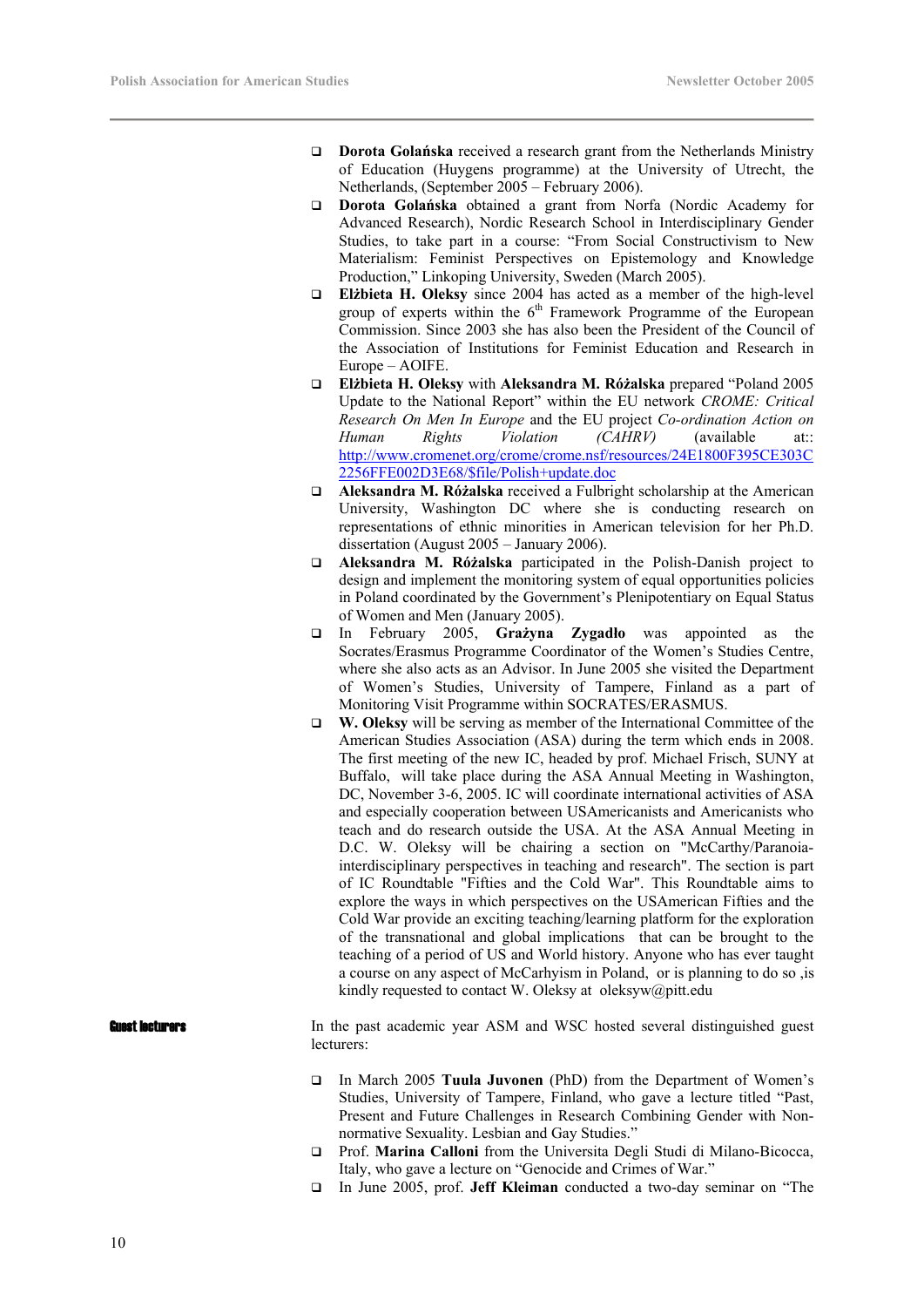Struggle for Pluralism in America: Religion, Ethnicity, and Shared Power in Political History."

 Also in June Prof. **A. J. Lopez** from the University of Granada, Spain, gave a lecture on "Doing Business in a Global Context."

Also our faculty were invited to a number of different events:

- **Elżbieta Durys** visited University of Lund, Sweden, on 3-9 April 2005, as a part of academic exchange program Teaching Staff Mobility, within SOCRATES/ERASMUS where she gave a lecture about gender issues in contemporary Polish Cinema.
- **Dorota Golańska** gave lectures on "The Artificial Human: Social Dimension of the Scientific Knowledge" at the University of Glamorgan, Wales as a part of Socrates/Erasmus Programme Teaching Staff Mobility (April 2005).
- In June 2005, **Elżbieta H. Oleksy** visited the University of Granada, Spain, where she gave lectures as a part of Teaching Staff Mobility, within SOCRATES/ERASMUS Program
- **Aleksandra M. Różalska** was a guest lecturer at the University of Tampere, Finland; where she delivered three lectures
	- 1. "Representations of Ethnic Minorities in American Television: Between Marginalization and Assimilation,"
	- 2. "One Hundred Years of Exclusion: the Images of African American in American Cinema,"
	- 3. "The Women's Studies Centre at the University of Lodz, and 6th European Research Conference 2006,"

 for the Women's Studies and Media Studies Departments within the Socrates/Erasmus Programme Teaching Staff Mobility (April 2005).

 In April 2005, **Grażyna Zygadło** visited the University of Granada, Spain, where she gave lectures on "Mujer Chicana – La Malinche, La Virgen de Guadalupe or Women who Transgress Borders" and on "Chicana Sexuality in Contemporary Chicana Literature" as a part of Teaching Staff Mobility, within SOCRATES/ERASMUS Programme.

- Conferences **Ewa Brzezińska** took part in "Building Bridges, Breaking Barriers," Youth Meeting (25-30 April 2005) where she gave a lecture "Understanding Global Culture" and ran some workshops.
	- **Elżbieta Durys** took part in XXX Polish Film Festival in Gdynia, September 12-17, 2005.
	- **Dorota Golańska** with **Aleksandra M. Różalska** represented the Women's Studies Centre, University of Łódź, in preparations of the AOIFE Council/ATHENA Task Force Joint Meeting (February 2005).
	- **Dorota Golańska** participated in PAAS 2004 Conference "American Freedoms and American (Dis)Orders;" where she delivered a paper on "American Freedom and American Gnostic Identity: Myth, Magic, and Mysticism in American Popular Culture."
	- **Paulina Matera** participated in PAAS 2004 Conference "American Freedoms and American (Dis)Orders;" where she delivered a paper on "Forming a New Order. Transatlantic Relations during the Presidency of George H. Bush" (co-author Rafał Matera).
	- **Paulina Matera** took part in the conference organized by the Congress of Political Economists (COPE) 9-16 July 2005 "New World Order: Economic, Social, and Political Tendencies at the Beginning of Third Millennium", Santiago de Chile, where she presented a paper "Transatlantic Economic Connections and Barriers after the Cold War" (co-author Rafał Matera).
	- **Elżbieta H. Oleksy** went to the ENWISE Valorization Conference "Enlarging Europe with/for Women Scientists," Tallinn, Estonia. (9-10 September 2004).
	- **Elżbieta H. Oleksy** took part in AOIFE meeting Utrecht, the Netherlands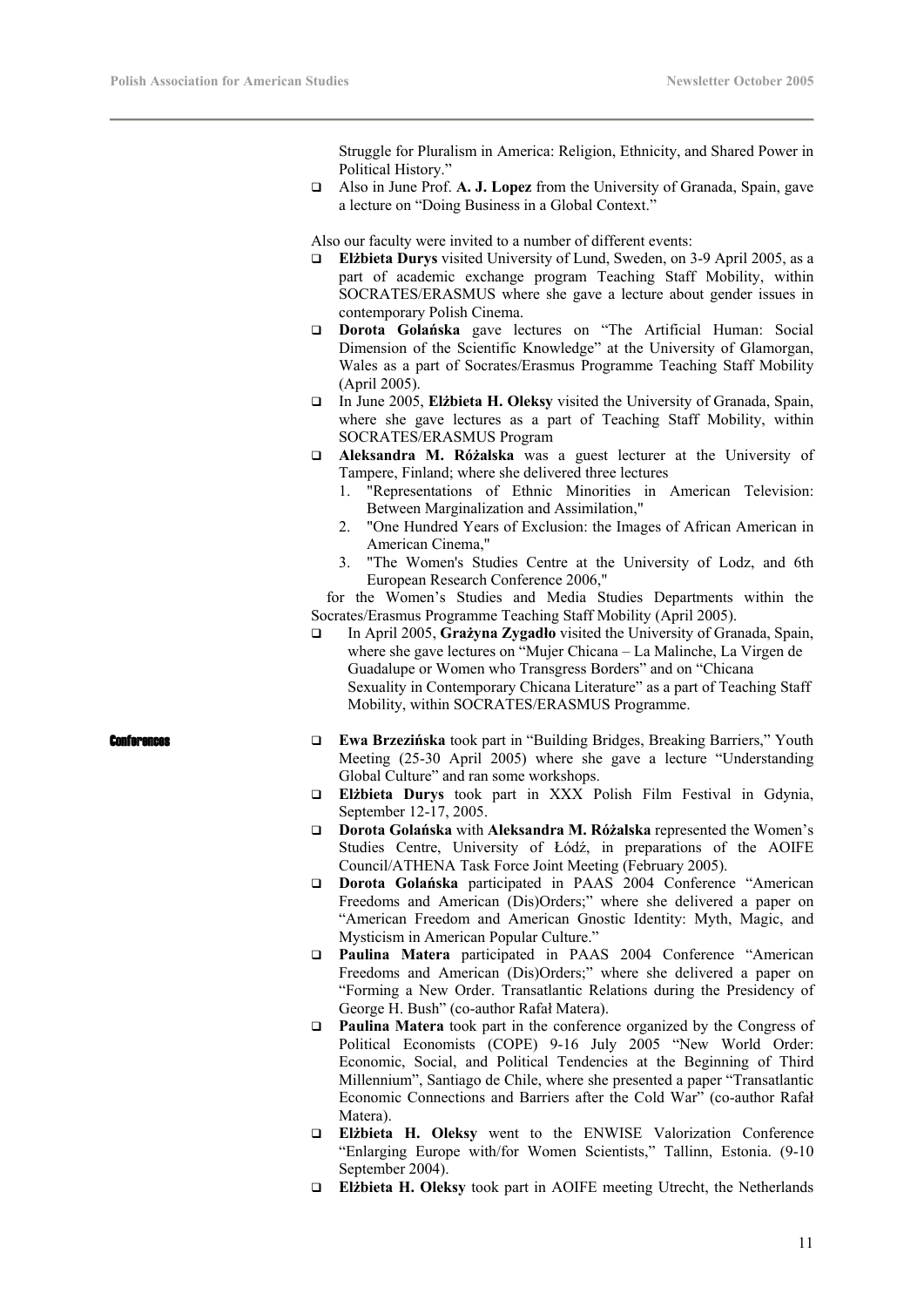(11-12 December 2004).

- In May 2005 **Elżbieta H. Oleksy** went to ATHENA Thematic Network Annual Meeting which was held in Barcelona, Spain.
- In June 2006 **Elżbieta H. Oleksy** visited Brussels in order to take part in evaluation of projects for the  $6<sup>th</sup>$  Framework Programme of the European Commission.
- **Wiesław Oleksy** participated in European Conference in Brussels, Belgium "The Role of the Humanistic Arts Sciences in European Society Research," where he delivered a paper "Contribution of ERIC-SOCI to humanistic archipelago" (25-27 November 2004).
- **Wiesław Oleksy** participated in "First International Meeting of ERIC-SOCI," organized by the University of Łódź, (September 2004) where he presented two papers: "Introduction to ERIC-SOCI Problematics," and "The Structure and Content of European Minorities Research."
- **Wiesław Oleksy** took part in "ERIC Coordinators Meeting," Cologne, Germany, (17-19 October 2004) where he delivered a presentation "The Achievements and Plans for Future of ERIC-SOCI."
- **Wiesław Oleksy** took part in "ERIC- E-learning Conference," Kolding, Denmark, (23-25 September 2004) where he delivered a presentation "The American Electronic Platform BLACKBOARD and its Applicability to Social Research and Study."
- **Aleksandra M. Różalska** took part in PAAS 2004 Conference "American Freedoms, Americans (Dis)orders," paper's title: "American Freedoms vs. Exclusion of the Other in American News: the Case of African Americans" (October 2004).
- **Aleksandra M. Różalska** participated in the conference "Gender Studies in Poland" organized by the University of Warsaw, where she presented a paper titled "Gender Studies at the University of Łódź," co-authored with **Dorota Golańska** (February 2005).
- **Aleksandra M. Różalska** took part in the annual conference of the ATHENA Thematic Network; Barcelona, she also participated in the ATHENA Student Forum panel and delivered a presentation on "6<sup>th</sup> European Gender Research Conference in Łódź" (May 2005).
- **Joanna Rydzewska** participated in PAAS 2004 International Conference "American Freedoms and American (Dis)Orders;" where she delivered a paper "Act Like you Belong: Images of Class and Gender in Hollywood Cinema."
- **Grażyna Zygadło** took part in PAAS 2004 International Conference organized by American Studies Center, Warsaw University, 17-19 October 2004, where she delivered a paper "Honor Thy Father and Thy Mother"- The Changing Dynamics of Contemporary Chicano/a Family in the Works of Ana Castillo and Sandra Cisneros."
- **Grażyna Zygadło** participated in the International Conference "Media and International Communication" organized by Lodz Academy of International Studies, (June 2005), where she presented a paper titled "Mythical Space(s): American West in Popular Culture."

- - Publications **Ewa Brzezińska, Elżbieta Durys** "Amerykański film wojenny w poszukiwaniu głębokiej struktury," *Studia Filmoznawcze*, no 26, ed. Sławomir Bobowski, Wroclaw University Press, Wrocław 2005, 197-214.
		- **Elżbieta Durys and Elżbieta Ostrowska** eds, *Gender: Wizerunki kobiet i mężczyzn w kulturze*, Kraków, Rabid, 2005.
		- **Elżbieta Durys** "*Pod osłoną nieba* jako adaptacja. Propozycja interpretacyjna". *Między słowem a obrazem*, ed. Bronisława Stolarska, Małgorzata Jakubowska, Tomasz Kłys, Rabid, Kraków 2005, 109-119.
		- **Elżbieta Durys** "Przełom w życiu młodych kobiet: Bohaterki filmów Michała Rosy *Farba* i *Cisza*". *Gender: Wizerunki kobiet i mężczyzn w kulturze*, ed. Elżbieta Durys and Elżbieta Ostrowska, Rabid, Kraków 2005,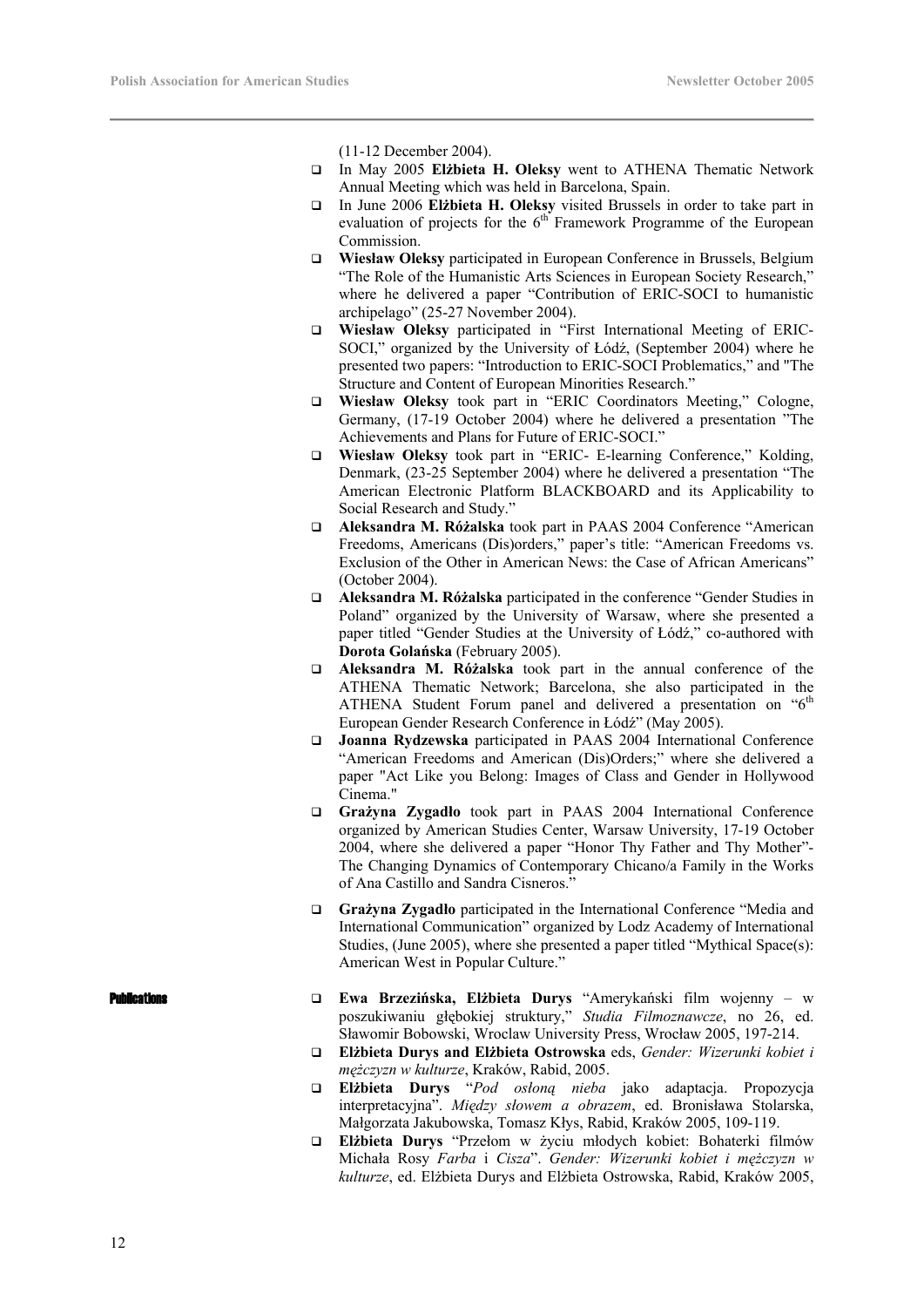287-296.

- **Dorota Golańska** "American Freedom and American Gnostic Identity: Myth, Magic, and Mysticism in American Popular Culture" in: *American Freedoms and American (Dis)Orders*, ed. Zbigniew Lewicki, Warsaw, Warsaw University Press 2004, 115-125.
- **Dorota Golańska** "The Figure of the Cyborg as a Seductive Metaphor in Sally Potter's *Orlando,*" in *International Studies: Interdisciplinary Political and Cultural Journal* eds. Rydzewska Joanna and Grażyna Zygadło, Vol. 7, No. 2/2004, Łódź: Łódź University Press 2004, 11-23.
- **Dorota Golańska** "Cyberspace in Post-Modern and Post–Gender Context" in *International Studies: Interdisciplinary Political and Cultural Journal* eds. Rydzewska Joanna and Grażyna Zygadło, Vol. 7, No. 2/2004, Łódź: Łódź University Press 2004, 159-160.
- **Magdalena Marczuk** "U podstaw edukacji politycznej i obywatelskiej Johna Adamsa (1755-1776), in *Acta Universitatis Lodziensis Folia Historica* 79/2005, 27-40.
- **Paulina Matera** (co-author: Rafał Matera) "Transatlantic Disagreements in an Age of War on Terror*," The Polish Quarterly of International Affairs,* vol. 13, no. 1, Warsaw 2004, 30-51.
- **Paulina Matera** (co-author: Rafał Matera), "Europejski proces integracji po zakończeniu zimnej wojny – dylematy w relacjach transatlantyckich," *Studia Prawno-Ekonomiczne*, Łódź 2004, vol. LXX, 219-250.
- **Paulina Matera** (co-author: Rafał Matera) "Spory transatlantyckie w ONZ i NATO w dobie konfliktu irackiego," *Wrocławskie Studia Politologiczne*, vol. 5, Wrocław 2004, 169-178.
- **Paulina Matera** (co-author: Rafał Matera) "Czy etyka poddaje się globalizacji?" *Annales. Etyka w Życiu Gospodarczym*, t. 8, nr 1Łódź 2005, 185-193.
- **Paulina Matera** (co-author: Rafał Matera) "Transatlantic Economic Connections and Barriers after the Cold War, *New World Order: Economic, Social, and Political Tendencies at the Beginning of Third Millennium,* ed. S. Rudolf, vol. 3, Lodz University Press, Łódź 2005, 919-933.
- **Paulina Matera** (co-author: Rafał Matera) "Forming a New Order. Transatlantic Relations during the Presidency of George H. Bush," *New World Order: Economic, Social, and Political Tendencies at the Beginning of Third Millennium,* ed. S. Rudolf, vol. 1, Łódź University Press, Łódź 2004, 1077-1093.
- **Paulina Matera** (co-author: Rafał Matera) "Transatlantyckie powiązania i bariery ekonomiczne po zakończeniu zimnej wojny," *Stosunki Międzynarodowe – International Relations*, vol.31, no. 1-2, Warszawa 2005, 9-25.
- **Paulina Matera** book review of Peter Schweizer, *Wojna Reagana,*  (translated by Piotr Amsterdamski, Wydawnictwo Albatros, Warszawa 2004, in *Przegląd Zachodn*i, nr 1 (314),Poznań 2005, 178-181.
- **Elżbieta H. Oleksy** *Five-Year Assessment of the European Union Research Framework Programmes 1999-2003*. A report to the European Commission co-authored with E. Ormala i in. Komisja Europejska: Bruksela 2005, 36.
- **Elżbieta H. Oleksy** "Women, don't Interfere with Us; We are Fighting for Poland': Polish Mothers and Transgressive Others," in *Women, Activism and Social Change*, ed. M. Mikula Routledge, Londyn i Nowy Jork 2005, 179-197.
- **Elżbieta H. Oleksy, Joanna Rydzewska**, "Poland", in *Men and Masculinities in Europe. Critical Research on Men in Europe* (The CROME Network), Whiting & Birch Publishing, April 2004 (http://www.whitingbirch.co.uk/books\_men.html).
- **Elżbieta H. Oleksy "Women's Pictures and the Politics of Resistance in** Poland," *Nordic Journal of Women's Studies* vol. 12, no. 3, 2004, 20-31.
- **Aleksandra M. Różalska** "One Hundred Years of Exclusion: the Representations of African Americans in American Cinema" in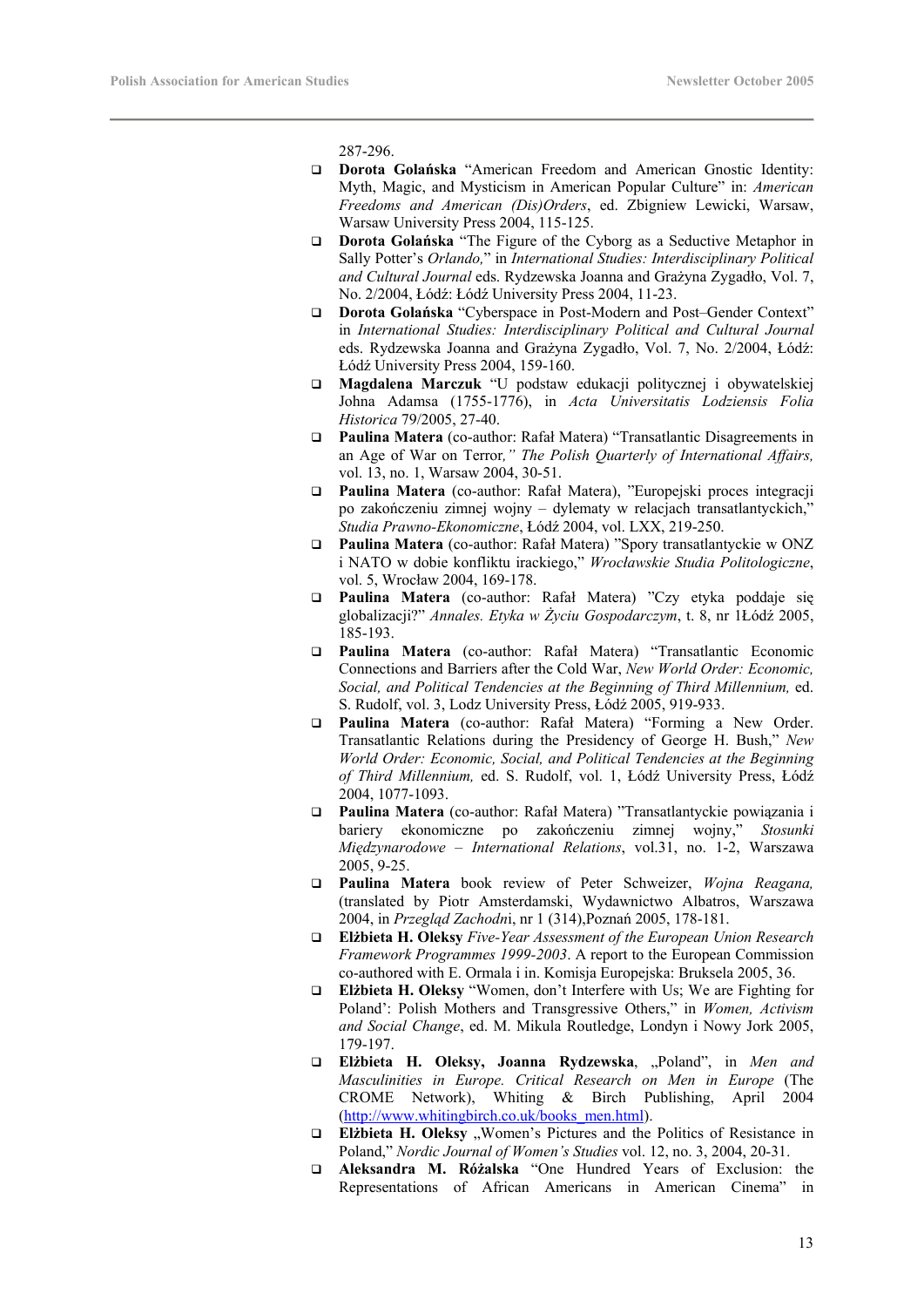*International Studies: Interdisciplinary Political and Cultural Journal* eds. Rydzewska Joanna and Grażyna Zygadło, Vol. 7, No. 2/2004, Łódź: Łódź University Press 2004, 55-68.

- **Aleksandra M. Różalska** "American Freedoms vs. Exclusion of the Other in American News: the Case of African Americans" in *American Freedoms and American (Dis)Orders*, Warsaw: Warsaw University Press 2004, 269- 280.
- **Joanna Rydzewska**, "Folklor albo cień oficjalnej cywilizacji (Folklore or the Shadow of Official Civilization), *Kultura Popularna* 3(9) 2004.
- **Joanna Rydzewska** "The Patriarchal Unconscious: The Difficulty of Oedipal Trajectory in A. Hitchcock's Vertigo, *Gender Across Cultures: International Studies* series. Eds. Rydzewska Joanna and Grażyna Zygadło, Vol.7, No. 2/2004, Łódź, Łódź University Press, 2004, 69-86.
- **Joanna Rydzewska**, "Introduction," co-authored with G. Zygadło, *Gender Across Cultures: International Studies* series. Eds. Rydzewska Joanna and Grażyna Zygadło, Vol.7, No. 2/2004, Łódź, Łódź University Press, 2004, 5- 10.
- **Grażyna Zygadło** *Gender Across Cultures: International Studies* series. Eds. Rydzewska Joanna and Grażyna Zygadło, Vol.7, No. 2/2004, Łódź, Łódź University Press, 2004
- **Grażyna Zygadło** "Pursuit of Happiness Revisited Aliens, Coyotes and the Good Guys at the U.S. - Mexican Border." In *Gender Across Cultures: International Studies* series. Eds. Rydzewska Joanna and Grażyna Zygadło, Vol.7, No. 2/2004, Łódź University Press, 2004, pp.37-53.
- **Grażyna Zygadło** "Gender and Identity: Contemporary Chicanas' Cultural Discourses." in In *Gender Across Cultures: International Studies* series. Eds. Rydzewska Joanna and Grażyna Zygadło, Vol.7, No. 2/2004, Łódź University Press, 2004, pp.147-151
- **Grażyna Zygadło** "Honor Thy Father and Thy Mother"- The Changing Dynamics of Contemporary Chicano/a Family in the Works of Ana Castillo and Sandra Cisneros" in *American Freedoms, American (Dis)Orders, Zbigniew Lewicki ed.* Warsaw, American Studies Center, Warsaw University, 2005, 365-372.

- New courses **Elżbieta Durys** *Kultura wizualna*  lecture
	- **Elżbieta Durys** *Reprezentacje przemian społeczno-kulturowych w kinie amerykańskim* – MA seminar
	- **Elżbieta Durys** *Historia filmu powszechnego* lecture
	- **Magdalena Marczuk** *Historia Kanady*
	- **Grażyna Zygadło** *American Identities and Their Conflicts*
	- **Grażyna Zygadło** *American Mythology in Popular Culture*
	- **Grażyna Zygadło** *History of Women in American Society*
	- **Grażyna Zygadło** *Introduction to the United Sates*
	- **Grażyna Zygadło** *Minorities in the USA*
	- **Grażyna Zygadło** *Difference and Acceptance Modern American Identities* – MA seminar

#### Calls for papers **Invitation**

**Wiesław Oleksy** will be serving as member of the International Committee of the American Studies Association (ASA) during the term which ends in 2008. The first meeting of the new IC, headed by prof. Michael Frisch, SUNY at Buffalo, will take place during the ASA Annual Meeting in Washington, DC, November 3-6, 2005. IC will coordinate international activities of ASA and especially cooperation between USAmericanists and Americanists who teach and do research outside the USA. At the ASA Annual Meeting in D.C. W. Oleksy will be chairing a section on "McCarthy/Paranoia- interdisciplinary perspectives in teaching and research." The section is part of IC Roundtable "Fifties and the Cold War." This Roundtable aims to explore the ways in which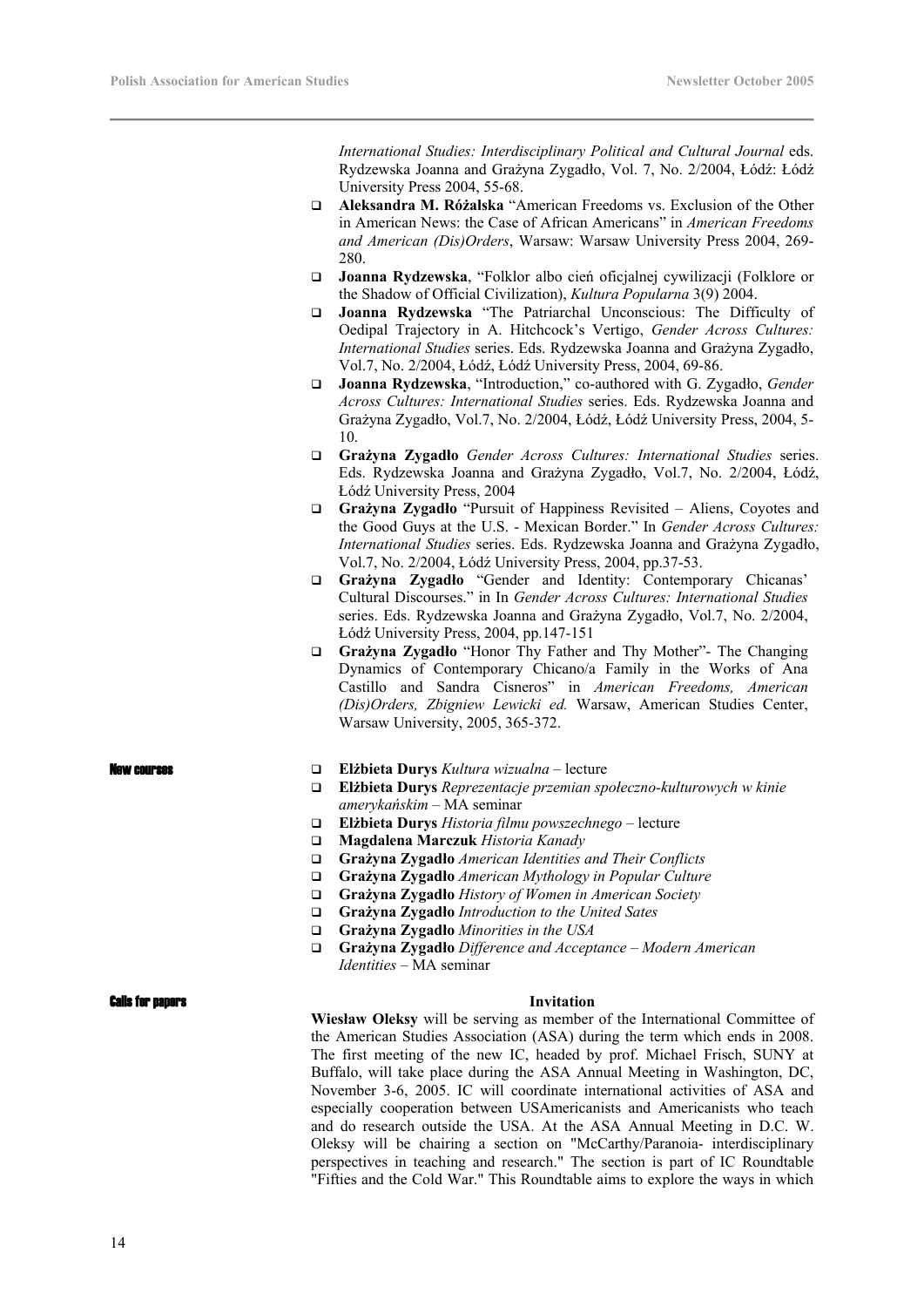perspectives on the USAmerican Fifties and the Cold War provide an exciting teaching/learning platform for the exploration of the transnational and global implications that can be brought to the teaching of a period of US and World history.

Anyone who has ever taught a course on any aspect of McCarhyism in Poland, or is planning to do so, is kindly requested to contact W. Oleksy at <oleksyw@pitt.edu>

#### **Gender and Citizenship in a Multicultural Context**

It is our pleasure to invite you to participate in The Sixth European Gender Research Conference "**Gender and Citizenship in a Multicultural Context**" which will convene in Łódź, August 31-September 3, 2006.

The Conference is hosted by the University of Łódź and jointly organized by the Women's Studies Centre, University of Łódź, AOIFE (Association of Institutions for Feminist Education and Research in Europe), and ATHENA (Advanced Thematic Network in Activities in Women's Studies in Europe). The European Conference on Gender Research is held every third year and constitutes the broadest and the most important recurring assembly of its kind. Previous conferences took place at the universities of: Aalborg (1991), Graz (1994), Coimbra (1997), Bologna (2000) and Lund (2003).

#### **Aims**

The aims of the conference are:

- to be a forum for gender researchers from all Europe,
- to facilitate networking between gender researchers,
- to integrate doctoral students and young researchers into the field.

#### **Participants**

The conference invites experts, established scholars, young researchers and doctoral students from all member countries of the EU, candidate countries, associate countries and third countries.

#### **Thematic Workshops**

- Technology and New Social Movements. Digital Citizenship
- New Europeans: Identity, Migration and Mobility
- Critical Studies on Men and Masculinities and European Citizenship
- The Post-Secular Turn
- Intersectionalities and Hybrid Identities
- Transformative Methodologies and Feminist Knowledge Production
- Towards European Citizenship? Diversity and Participation
- Culture and Citizenship
- Brain Drain in Europe and Scientific Excellence
- Cross-border Networking and Global Civil Society

Deadline for submitting the one-page abstracts is February 1, 2006

- On-line registration: www.gender2006.pl
- E-mail registration: gender2006@uni.lodz.pl
- Regular mail: the Women's Studies Centre

Please visit our website: www.gender2006.pl. If you need any further information about the conference or have any questions, do not hesitate to contact us at gender2006@uni.lodz.pl.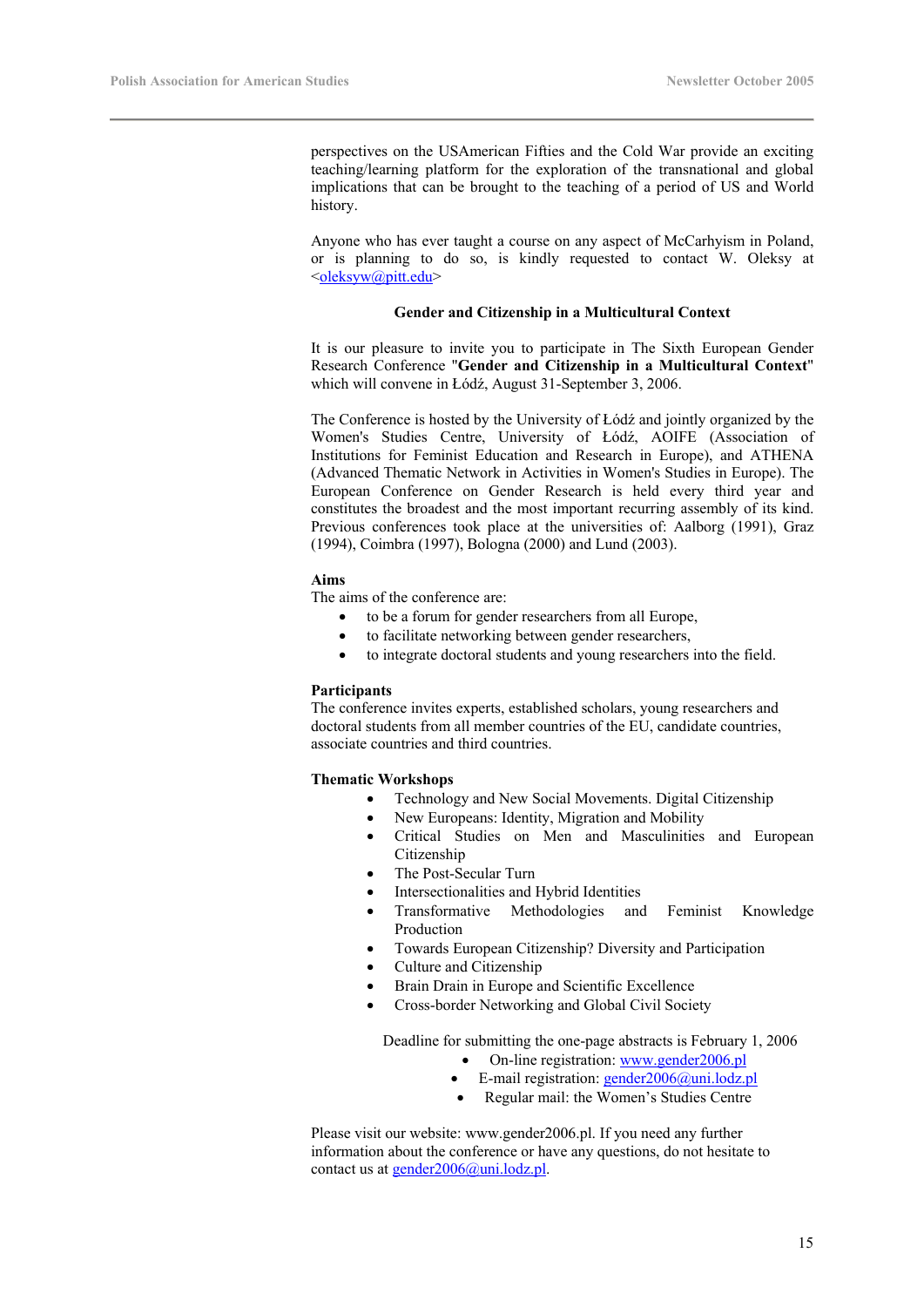| New faculty              | ❏      | Associate Professor Christopher Brooks Phelps from the Department of<br>History, Ohio State University, USA, was a visiting Fulbright Distinguished<br>Lecturer.                                                                                                                                 |
|--------------------------|--------|--------------------------------------------------------------------------------------------------------------------------------------------------------------------------------------------------------------------------------------------------------------------------------------------------|
|                          | $\Box$ | In October 2004 two of ASC PhD students Magdalena Marczuk and<br>Jarosław Wojcieszek joined our teaching staff.                                                                                                                                                                                  |
|                          |        | <b>American Studies Center, University of Warsaw</b>                                                                                                                                                                                                                                             |
| Waling address           |        | American Studies Center, Warsaw University, Al. Niepodległości 22, 02-653<br>Warszawa                                                                                                                                                                                                            |
| <b>Events/Activities</b> | $\Box$ | In September 2004, several ASC faculty visited the University of Rochester<br>and took part in a seminar on Teaching Diversity.                                                                                                                                                                  |
|                          | $\Box$ | On Oct. 17-19, 2004, the ASC organized the annual PAAS conference on<br>the topic American Freedoms, American (Dis)Orders. The conference took<br>place in Jadwisin.                                                                                                                             |
|                          | $\Box$ | On Feb. 25-26, 2005, the ASC organized a conference on Religion, Law,<br>Advertising: Dilemmas of contemporary culture.                                                                                                                                                                          |
|                          | $\Box$ | On March 7-8, 2005, the ASC and the University of Rochester co-<br>organized in Warsaw a conference on Comparative Perspectives on Race,<br>Nationalism and the Politics of Memory. Poland and the United States.                                                                                |
|                          | $\Box$ | Małgorzata Durska received her Ph.D. from the Institute of Sociology,<br>Warsaw University, in December 2004. Her dissertation was on American<br>business culture.                                                                                                                              |
|                          | $\Box$ | Dr. Anna Sosnowska-Jordanovska is Visiting Scholar in New York<br>University in 2005-2006. Her fellowship was awarded by Foundation for<br>Polish Science for a project titled "Periphery in the Center? Polish<br>Immigrants in Greenpoint, NYC on Global and City Economic Relations."         |
|                          | $\Box$ | Dr. Agnieszka Graff was Visiting Fulbright Scholar at the New School<br>University in the Fall 2004 semester.                                                                                                                                                                                    |
|                          | $\Box$ | Dr. Tomasz Basiuk was Visiting Fulbright Scholar at the CUNY Graduate<br>Center in the 2004-5 academic year.                                                                                                                                                                                     |
| Guest Iecturers          | $\Box$ | In the fall of 2004, Dr. Graff and Dr. Basiuk guest lectured jointly at the<br>University of Rochester and the New School University in New York City<br>on gender and sexuality in Poland.                                                                                                      |
|                          | ❏      | Dr. Graff guest lectured also at SUNY Buffallo and NYU.                                                                                                                                                                                                                                          |
|                          | ⊔      | Dr. Basiuk offered a paper on contemporary gay autobiography in the<br>CLAGS colloquium series at the CUNY graduate center in November,<br>2004. He also guest lectured at Indiana University, Bloomington, in<br>February 2005                                                                  |
| <b>anterences</b>        | $\Box$ | Dr. Ewa Grzeszczyk presented on "Konsumując Amerykę: kultura<br>"makeover" czyli szybkiej przemiany" at the XII Ogolnopolski Zjazd<br>Socjologiczny Polska w Europie: Uwarunkowania i perspektywy,<br>September 15-18, 2004.                                                                     |
|                          | $\Box$ | Dr. Grzeszczyk gave a paper on "Free to Consume: Shopping for Status in<br>the USA," at PAAS conference American Freedoms, American<br>(Dis) Orders.                                                                                                                                             |
|                          | $\Box$ | Dr. Grzeszczyk presented on "Komercjalizacja amerykańskiej religii:<br>megakościoły, teleewangeliści i zjawisko shopping for religion" at the<br>Religion, Law, Advertising: Dilemmas of contemporary culture conference<br>at the ASC, Feb. 25–26, 2005.                                        |
|                          | $\Box$ | Dr. Grzeszczyk took part in the summary panel of at the Symposium of<br>Sekcja Antropologii Spolecznej PTS on Tożsamość i przynależność. O<br>współczesnych przemianach identyfikacji kulturowych w Polsce i Europie,<br>Toruń, September 13-14, with a paper on "Granice tożsamości i wspólnoty |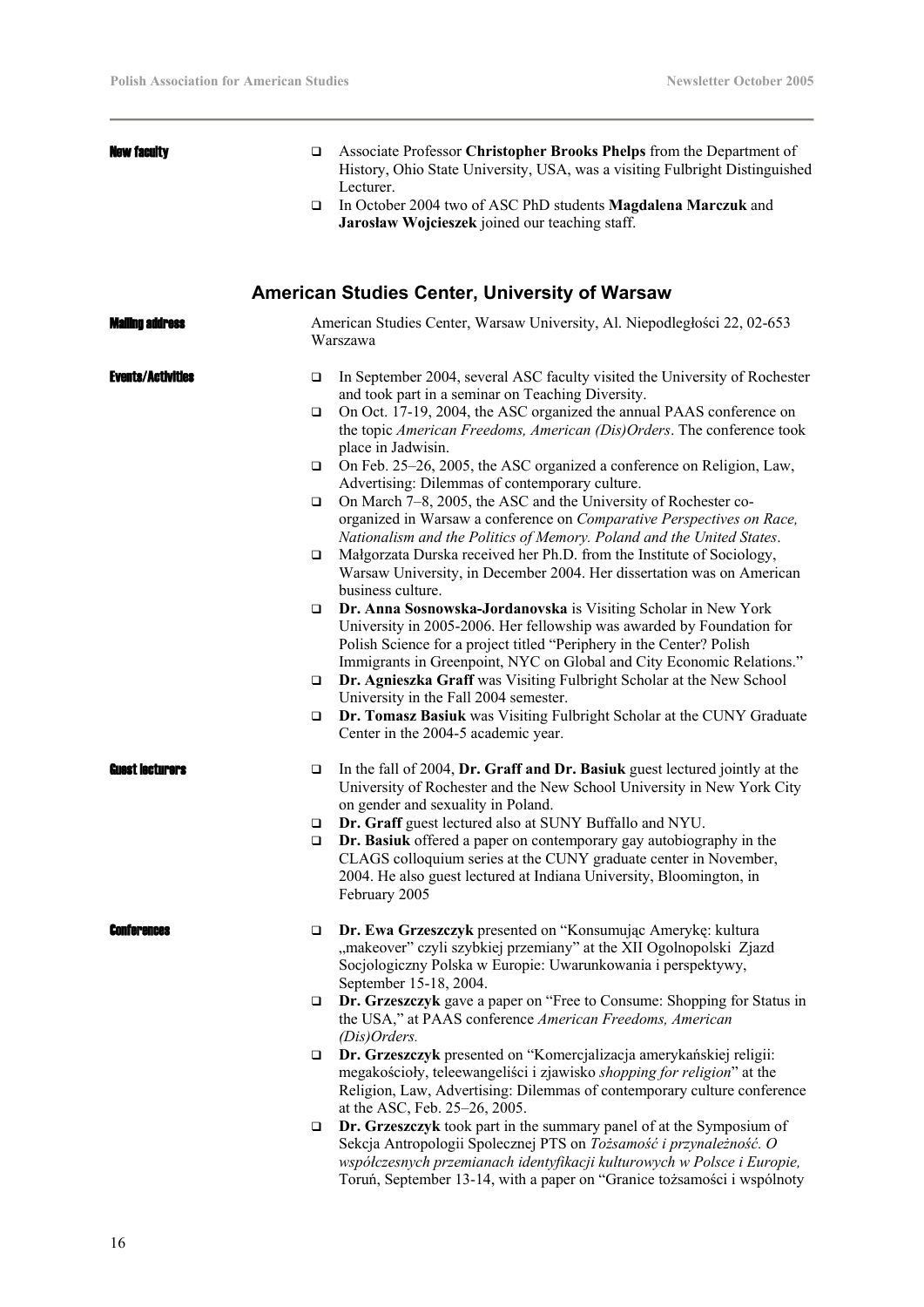w świecie płynnej nowoczesności."

- On September 20-22, 2005, **Dr. Grzeszczyk** spoke on "Model efektu bezpośredniego, model wykorzystania i gratyfikacji oraz model ratyfikacji kulturowej jako narzędzia analizy mediów masowych" at a conference on *Media Studies: Refleksja nad stanem obecnym*, in Roskosz.
- **Dr. Grzeszczyk** gave a paper on "»Grzech źle się sprzedaje«: Przemiany we współczesnej amerykańskiej religijności" at a conference *Kultura współczesna wobec problemu zła*, Międzyzdroje, September 27-28, 2005.
- **Dr. Graff** gave a paper on gender in Polish media at a conference on Gender in Eastern and Central Europe at Indiana University, Bloomington in the spring of 2005.
- **Dr. Durska** presented a paper "The Cultural Roots of the American Business Model" at a conference on the American Economic Way: Its Character, Effectiveness and Applicability in Warsaw, Oct.22-23, 2004.
- **Dr. Durska** also offered a paper on "Religion, Law and Business An American Case" at the ASC conference Religion, Law, Advertising: Dilemmas of contemporary culture, Feb. 25–26, 2005.
- **Dr. Małgorzata Gajda-Łaszewska** offered a paper on "Religion in Advertising, Advertising in Religion" at the same conference.
- **Dr. Gajda-Łaszewska** presented a paper on "Journalistic Freedom Our of the Order. Weblog Potential in Discovering The Truth About War at the 2004 PAAS Conference.
- **Dr. Krystyna Mazur** spoke on "How old is the lesbian closet" at the Lesbian Lives XII: Thinking About the Closet in Lesbian Lives, Studies, and Activism Conference in Dublin, Feb. 11-13, 2005.
- **Dr. Mazur** presented on "A lesbian 'responds' to psychoanalytic treatment: HD's *Tribute to Freud*" at the Queer Communities, Queer Exclusions Conference in Bielsko-Biała, September 180-20, 2005.
- **Andrzej Filipiak** presented on "The Death of God and the Revolt of the Elites. The New Class as a Cultural and Religious Phenomenon" at the ASC conference Religion, Law, Advertising: Dilemmas of contemporary culture.
- **Andrzej Filipiak**, M.A., presented on "Disordering Freedom? Irving Kristol on Gnostic Antinomianism in America" at the PAAS 2004 Conference.
- **Mr. Filipiak** presented on "The Catholic Interpretation of the American Experiment" at the Professor Andrzej Bartnicki 2<sup>nd</sup> Forum for Advanced Study of the U.S. in Pułtusk, June 2005.
- **Dr. Tomasz Basiuk** presented on "The Polish Poster Campaign: Visibility, Solidarity, and a Politics of Anger" at the GenderQueer/QueerGenders conference at the University of California, Santa Barbara, Feb. 11-13, 2005.
- **Dr. Basiuk** spoke on "Public and Everyday Visibility of Poland's Queers Today" at the Quotidian Queerness: LBG Studies 10th Anniversary Conference, Cornell University, April 29-30, 2005.
- **Dr. Basiuk** spoke on "The Construction of Gay and Lesbian Identity in Contemporary Poland" at the Queer Communities, Queer Exclusions Conference in Bielsko-Biała, September 180-20, 2005.

- Publications **Małgorzata Durska**, "Oswajanie niepewności a gospodarcza prorozwojowość – przypadek amerykański," *Przegląd Organizacji* 12/2004, 17-20.
	- **Małgorzata Durska** "Kulturowe uwarunkowania innowacyjności przypadek amerykański," *Ekonomika i Organizacja Przedsiębiorstwa*, Luty 2005, 94-102.
	- **Andrzej Filipiak**, "Affirmative action and Modern Utopian Egalitarianism", *Polish Journal for American Studies*, Vol. 1 (2004), 191- 200.
	- **Andrzej Filipiak**, "Europa i Ameryka dwie cywilizacje?", *Znak*, LVII,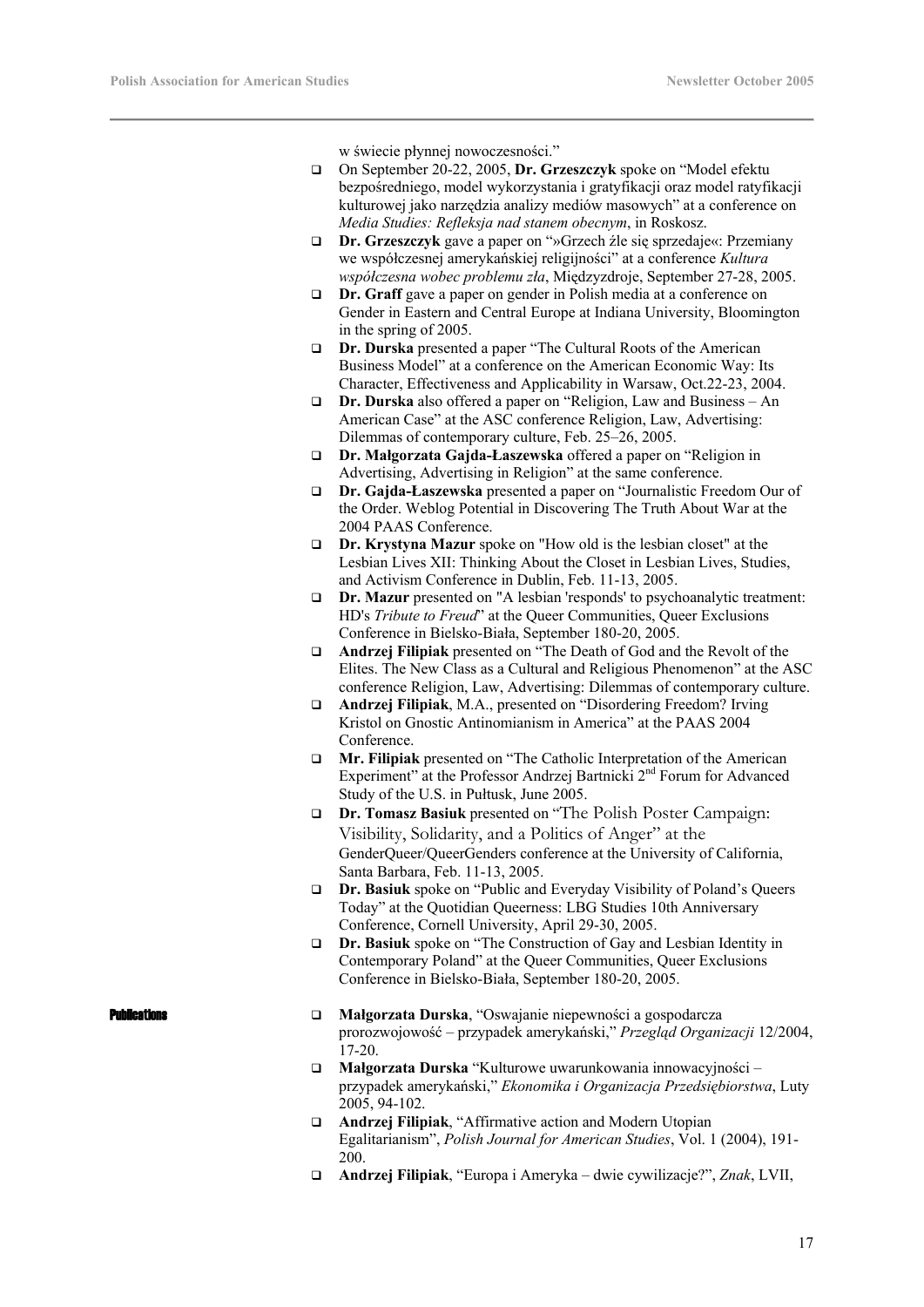|                |        | $(1)$ 2005, 36-51.                                                                                                                                                                                                                                                                                                                                        |
|----------------|--------|-----------------------------------------------------------------------------------------------------------------------------------------------------------------------------------------------------------------------------------------------------------------------------------------------------------------------------------------------------------|
|                | □      | L. Berg-Cross, A. M. Scholz, J. Long, E. Grzeszczyk and A. Roy,<br>"Single Professional Women: A Global Phenomenon: Challenges and<br>Opportunities", Journal of International Woman Studies, nr 5, 2004, 34-59.                                                                                                                                          |
|                | $\Box$ | Ewa Grzeszczyk, "Bobos, milkies, postmaterialiści w poszukiwaniu<br>poczucia więzi: amerykańskie wzory i polska rzeczywistość", [in:]<br>Niepokoje polskie, H. Domański, A. Ostrowska, A. Rychard, eds. Warsaw:<br>IFiS PAN, 2004, 381-399.                                                                                                               |
|                | □      | Ewa Grzeszczyk, "Amerykańskie wzory konsumpcyjne", Kultura i<br>Społeczeństwo, nr 4, 2004, 125-146.                                                                                                                                                                                                                                                       |
|                | □      | Ewa Grzeszczyk, "Konsumując Amerykę: kultura "makeover" czyli                                                                                                                                                                                                                                                                                             |
|                | □      | szybkiej przemiany", Kultura Współczesna, nr 1 (43), 2005, 180-190.<br><b>Ewa Grzeszczyk</b> , "Free to Consume: Shopping for Status in the USA",<br>[in:] American Freedoms; American (Dis)Orders, ed. Zbigniew Lewicki.<br>Warsaw, Poland: Warsaw Univeristy, American Studies Center, 2005), Vol.<br>I, 127-138.                                       |
|                | □      | Krystyna Mazur, Poetry and repetition : Walt Whitman, Wallace Stevens,<br>John Ashbery. New York: Routledge, 2005.                                                                                                                                                                                                                                        |
|                | $\Box$ | Krystyna Mazur, "W poszukiwaniu Queer Cinema: Issaca Juliena<br>'Looking for Langston,'" Panoptikum.                                                                                                                                                                                                                                                      |
|                | $\Box$ | Krystyna Mazur, Kazimiera Szczuka, Tomasz Basiuk, "Groteska i                                                                                                                                                                                                                                                                                             |
|                |        | wzniosłość. Strategie oporu wobec koncepcji tożsamości, ciała i pożądania<br>w powieści modernistycznej i w gotyku na przykładach Nightwood,<br>Ferdydurke i Poganki." Wielokulturowość: postulat i praktyka. Leszek<br>Drong and Wojciech Kalaga, eds. Katowice: Wyd. Uniwersytetu Ślaskiego,<br>2005.                                                   |
|                | $\Box$ | Anna Sosnowska, "Development and Divisions of Europe." Europe. The<br>Global Challenges. A. Kukliński, K. Pawłowski, eds. Nowy Sącz: Wyższa<br>Szkoła Biznesu-National Louis University, 2005.                                                                                                                                                            |
| New Courses    |        | Our course offer is renewed every semester. It may be accessed from our<br>website: http://asc.uw.edu.pl                                                                                                                                                                                                                                                  |
| New facuity    | $\Box$ | <b>Prof. William Glass</b> , formerly a Visiting Fulbright Professor at the ASC,<br>has joined our permanent faculty in September 2005. He is a social<br>historian, who has published extensively on religion in the U.S. Prof. Glass<br>has moved to Poland from Mississippi, where he was Professor of History<br>at Mississippi University for Women. |
|                | □      | Prof. David Jones is a visiting professor in the 2005-6 academic year. Prof.<br>Jones, who has published extensively on criminology, is offering courses in<br>U.S. law. Prof. Jones' previous appointment was at University Nord in<br>Tallinn, Estonia, where he was Professor of Business and Law.                                                     |
|                | $\Box$ | Dr hab. Agata Bielik-Robson (IFiS PAN), Dr. Benjamin Cope (Galeria<br>Zachęta), and Dr. Tomasz Sikora (ATH Bielsko-Biała) have joined our<br>teaching faculty as of Oct. 1, 2005.                                                                                                                                                                         |
|                |        | <b>Institute of English Philology, University of Opole</b>                                                                                                                                                                                                                                                                                                |
| Waling address |        | Institute of English Philology, University of Opole, pl. Kopernika 11, 45-040<br>Opole, tel/fax: (77) 5415 923                                                                                                                                                                                                                                            |

www.anglistyka.uni.opole.pl

Events and activities In December, 2004, Andrzej Sosnowski, **Wacław Grzybowski** and **Jacek Gutorow** read their translations of poems by Wallace Stevens, Elizabeth Bishop, Thomas Merton, and John Ashbery

**Jacek Gutorow** published translations of nine poems by Wallace Stevens: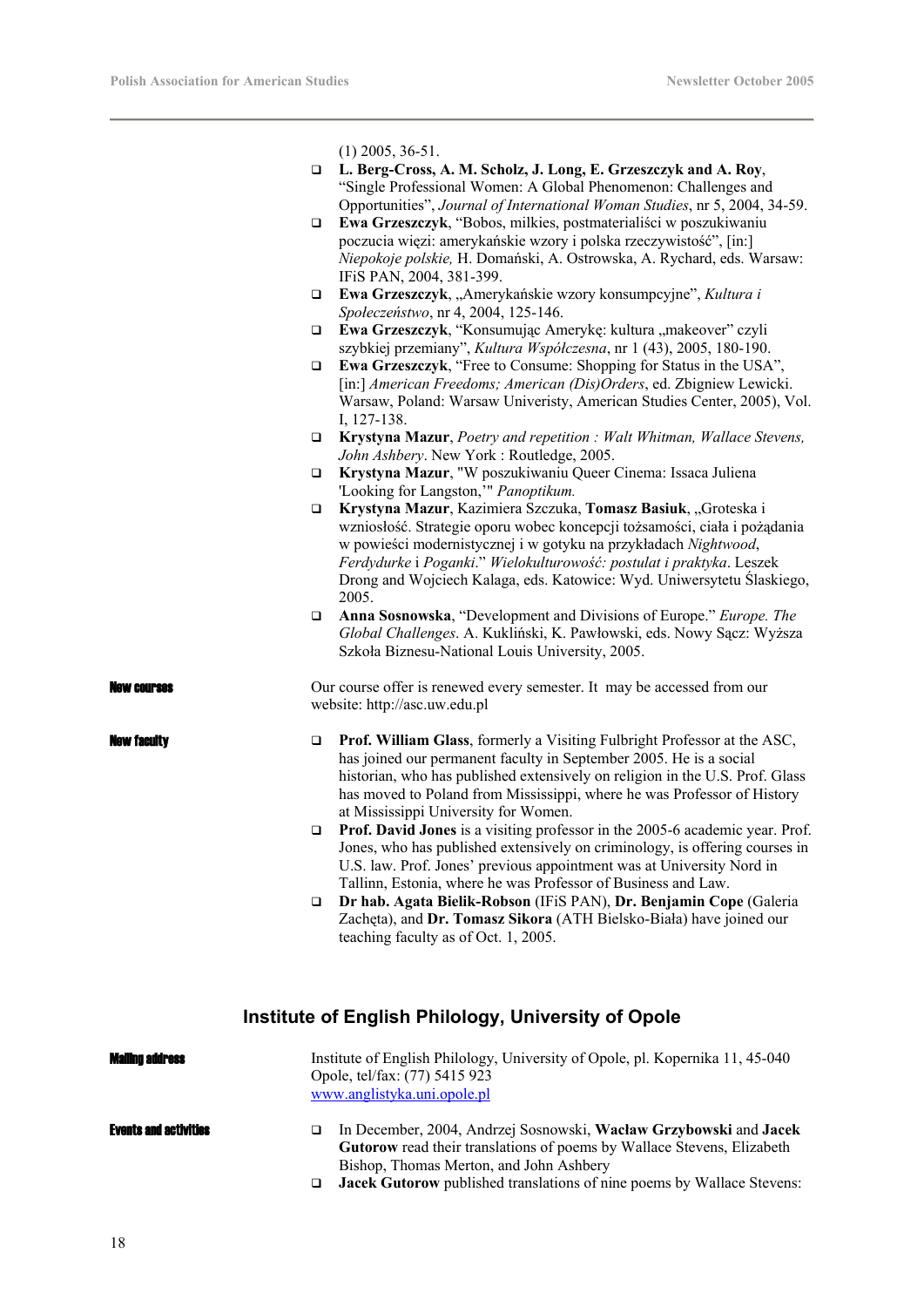|                        |             | <i>Kresy</i> , no 3 (2004)                                                                                                                                                                                                                                                  |
|------------------------|-------------|-----------------------------------------------------------------------------------------------------------------------------------------------------------------------------------------------------------------------------------------------------------------------------|
| <b>Guest iecturers</b> | $\Box$      | In December, 2004, Prof. Tadeusz Sławek spoke on "Derrida and Thoreau:<br>Difference of Friendship"                                                                                                                                                                         |
| Conferences            | □           | Wacław Grzybowski presented a paper "Eric Voegelin on the American                                                                                                                                                                                                          |
|                        | $\Box$      | Mind" at the 2004 PAAS conference held in Jadwisin<br>Wacław Grzybowski had a presentation on "Eric Voegelin and American<br>Conservatism" at the international philosophical conference "European<br>Values and America" at University of Opole, 21-23 June 2005           |
|                        | $\Box$      | Wacław Grzybowski presented a paper "Joseph Conrad's Vision of Free<br>Will in the Light of Karol Wojtyła's Anthropology" at the International<br>Conference "Joseph Conrad in Amsterdam" (Amsterdam, July 2005)                                                            |
|                        | $\Box$      | Jacek Gutorow presented a paper on "The Map of What: John Ashbery's<br>Flow Chart" at the 2004 PAAS conference held in Jadwisin                                                                                                                                             |
|                        | ❏           | Jacek Gutorow participated in the International Conference "Joseph<br>Conrad in Amsterdam" (Amsterdam, July 2005) where he read a paper on<br>"Thresholds of Audibility: Conrad's Soundings"                                                                                |
|                        | ❏           | Paweł Marcinkiewicz presented a paper on "Bloomian 'Belatedness' in<br>Contemporary Polish Poetry" at the conference "Late Style in Culture"<br>organized by the Music Academy in Katowice and the University of Silesia<br>(December 2004)                                 |
| <b>Publications</b>    | $\Box$      | Jacek Gutorow, "Te są zadziwiające Na marginesie pierwszej książki                                                                                                                                                                                                          |
|                        | □           | poetyckiej Johna Ashbery'ego," Świat i Słowo, no 2 (2004), 365-381.<br>Jacek Gutorow, "Songs of Fancy and Imagination. Wallace Stevens's<br>Harmonium," Polish Journal for American Studies, vol. 1 (2004), 41-53.                                                          |
|                        | □<br>$\Box$ | Jacek Gutorow, "Edward Said: wygnaniec z utopii," Kresy no 4 (2004)<br>Jacek Gutorow, "The Map of What. John Ashbery's Flow Chart," Acta<br>Facultatis Studiorum Humanitatis et Naturae Universitatis Presoviensis,<br>Studia Philologica, Annus XII, Presov 2004, 133-141. |
|                        | □           | Jacek Gutorow, "Seamus Heaney: Identity as Archive," Kwartalnik<br>Neofilologiczny, Rocznik LI, Zeszyt 4 (2004), 371-381.                                                                                                                                                   |
|                        | □           | Jacek Gutorow, "Jacques Derrida In Memoriam," Literatura na Świecie,                                                                                                                                                                                                        |
|                        | $\Box$      | no 11-12 (2004), 462-464.<br>Jacek Gutorow, "The Paradoxes of the European Narrative: Edward Said's<br>Reading of Conrad," in: Conrad's Europe, ed. A. Ciuk i M. Piechota, Wyd.<br>Uniwersytetu Opolskiego, Opole 2005, 195-204.                                            |
|                        | ❏           | <b>Pawel Marcinkiewicz</b> , "Billy Collins, poeta etosu," Odra no 1 (2005), 56-<br>59.                                                                                                                                                                                     |
|                        | □           | In 2004 and 2005 Pawel Marcinkiewicz published ten reviews and notes<br>on contemporary American poetry in <i>Europa</i> (cultural supplement in <i>Fakt</i> )                                                                                                              |
|                        |             | Department of American Literature and Culture, University of Silesia                                                                                                                                                                                                        |
|                        |             | Department of American Literature and Culture, Institute of British and<br>American Culture and Literature, University of Silesia, ul. Żytnia 10<br>41-205 Sosnowiec, fax: +48(32)2917417, tel: +48(32)2917322;<br>+48(32)2691892                                           |
|                        |             | $\cdot$ llomonu $\cdot$                                                                                                                                                                                                                                                     |

http://amerykanistyka.us.edu.pl http://american-studies.us.edu.pl

- **Events and activities**  $\square$  Conference: "Mapping Space(s): Memory, Place, Locality" w Ustroniu, 14-17.09.2005
	- □ Conference: "Fire and Ice: The Dialectic of Order and Chaos" w Szczyrku, 18 – 21.05. 2005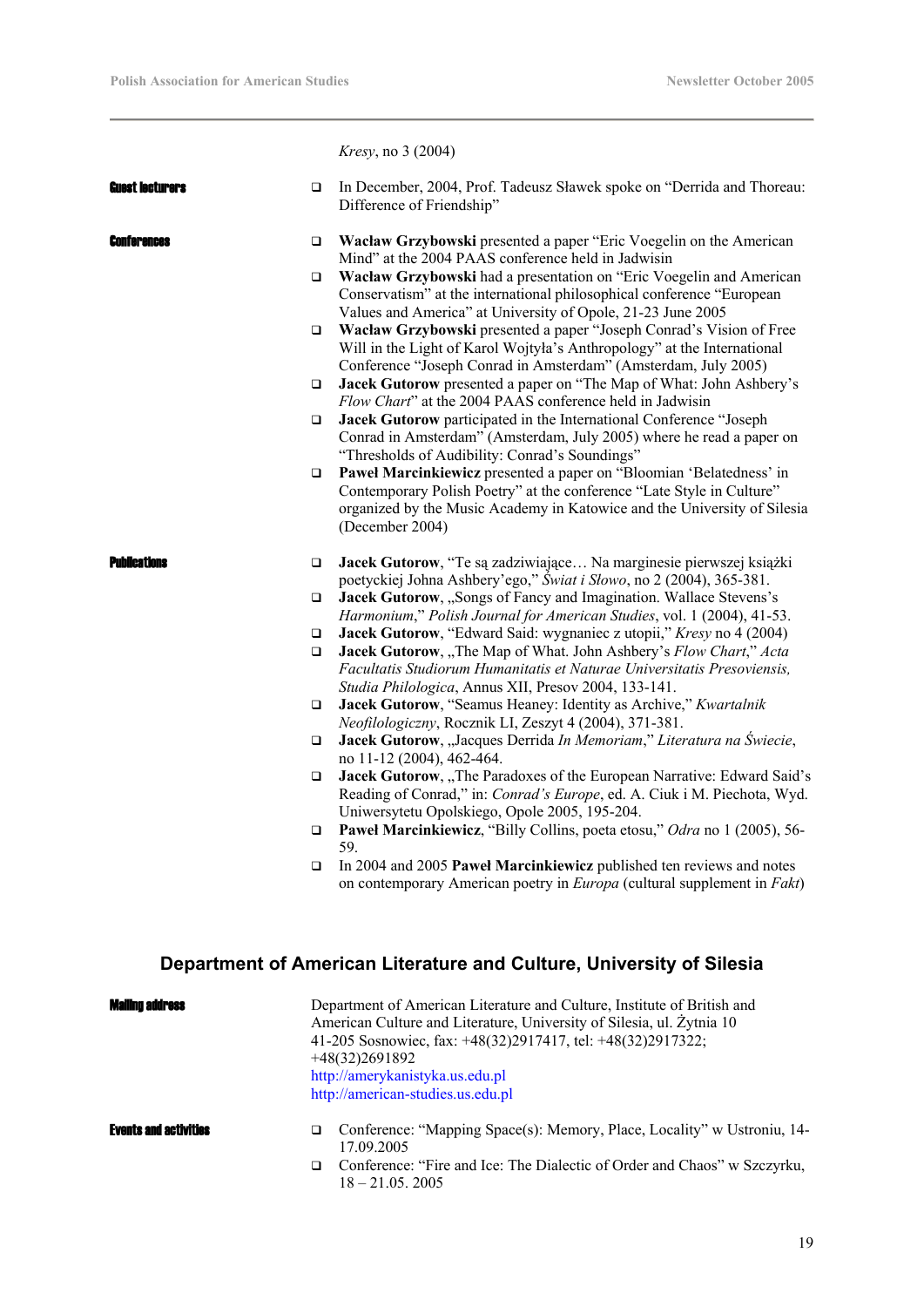| <b>Conferences</b>  | $\Box$ | Magdalena Słonka – conference: "Insights into the Dynamics of the<br>English Language and Culture" w Presovie na Słowacji, 12-13.09.2005.<br>Referat: "The Dialectics of Place and Space: Spatial Reading of Moon<br>Palace by Paul Auster."                                                                                                                    |
|---------------------|--------|-----------------------------------------------------------------------------------------------------------------------------------------------------------------------------------------------------------------------------------------------------------------------------------------------------------------------------------------------------------------|
|                     | $\Box$ | Magdalena Słonka – conference: "Mapping Space(s): Memory, Place,<br>Locality" w Ustroniu w Polsce, 14-17.09.2005. Referat: "The Hermetic<br>Image of the Room in the novels of Paul Auster."                                                                                                                                                                    |
|                     | $\Box$ | Jarosław Szurman - conference: "Styl późny w kulturze, muzyce,<br>literaturze i sztukach audiowizualnych" w Katowicach, 12.2004. Referat:<br>"Metodologia badań balladowych w kontekście rozważań nad stylem<br>późnym."                                                                                                                                        |
| <b>Publications</b> | $\Box$ | Red. Teresa Pyzik i Krzysztof Kowalczyk-Twarowski, Wielkie Tematy<br>Literatury Amerykańskiej: "Granica", pogranicze, Zachód," (Katowice:<br>Wydawnictwo Uniwersytetu Śląskiego, 2004)                                                                                                                                                                          |
|                     | $\Box$ | Magdalena Słonka: "O(d)grodzenie na granicy. Poczucie miejsca i<br>przestrzeni w Mojej Antonii i Drzewie Białej Morwy Willi Cather" w<br>Wielkie Tematy Literatury Amerykańskiej: "Granica", pogranicze,<br>Zachód," red. Teresa Pyzik i Krzysztof Kowalczyk-Twarowski, (Katowice:<br>Wydawnictwo Uniwersytetu Śląskiego, 2004), ss. 200-213.                   |
|                     | $\Box$ | Magdalena Słonka: "The Dialectics of Place and Space: Spatial Reading of<br>Moon Palace by Paul Auster" w Insights into the Dynamics of the English<br>Language and Culture, wydane w wersji elektronicznej przez Department<br>of English Language and Literature, Faculty of Humanities and Natural<br>Sciences, Prešov University; Prešov, 2005, ss.117-127. |
|                     | $\Box$ | Krzysztof Kowalczyk – Twarowski: "Imperialne przestworza, spolegliwi                                                                                                                                                                                                                                                                                            |
|                     | □      | tubylcy: Polska, Rosja, RPA." Er(r)go Nr 8 1/2004, ss. 173-186.<br>Krzysztof Kowalczyk – Twarowski: "Studia postkolonialne mogłyby<br>wiele zyskać " $Er(r)go$ Nr 8 1/2004, ss. 165-172.                                                                                                                                                                        |
|                     | $\Box$ | Red. Zbigniew Białas i Krzysztof Kowalczyk-Twarowski: "Ebony, Ivory                                                                                                                                                                                                                                                                                             |
|                     | $\Box$ | and Tea. "(Katowice: Wydawnictwo Uniwersytetu Śląskiego), 242 strony.<br>Krzysztof Kowalczyk-Twarowski: "Polowanie, przyroda, pogranicza" w<br>Wielkie Tematy Literatury Amerykańskiej: "Granica", pogranicze,<br>Zachód," red. Teresa Pyzik i Krzysztof Kowalczyk-Twarowski, (Katowice:<br>Wydawnictwo Uniwersytetu Śląskiego, 2004), ss. 129 – 141.           |
|                     | $\Box$ | Jarosław Szurman: "Popularne ballady amerykańskie jako epopeja<br>pogranicza" w Wielkie Tematy Literatury Amerykańskiej: "Granica",<br>pogranicze, Zachód," red. Teresa Pyzik i Krzysztof Kowalczyk-Twarowski,<br>(Katowice: Wydawnictwo Uniwersytetu Śląskiego, 2004), ss. 87 – 107.                                                                           |
|                     | □      | Magda Słonka: June 23 -25, 2004; Conference "Autobiography and<br>Biography: Constructions of the Self in Literary, Historical and Cultural<br>Texts" organized by Kolegium Językow Obcych przy Uniwersytecie im.<br>Adama Mickiewicza in Poznań; presentation: "Mnemotechnics of Place:<br>Paul Auster's The Book of Memory                                    |
|                     | $\Box$ | Jarek Szurman: July 20-25, 2004; International Ballad Commission /<br>Kommission fur Volksdichtung / SIEF Conference, Riga, Latvia,                                                                                                                                                                                                                             |
|                     | $\Box$ | presentation: Ballad Scholarship in Poland<br>Jarek Szurman: May 20-22, 2004; Annual Conference of the Institute of<br>British and American Literature and Culture, University of Silesia;<br>presentation: Anglo/American Ballad Scholarship: Changing Attitudes and<br>Approaches (I)                                                                         |
| AW COUTSUS          | $\Box$ | Prof. US Doc. Dr hab. Teresa Pyzik: Oral interpretation of literary texts.                                                                                                                                                                                                                                                                                      |
| Calls for Daders    | $\Box$ | Do końca grudnia 2005 czekamy na artykuły do czwartego tomu z serii<br>Wielkie Tematy Literatury Amerykańskiej pod redakcją prof. T. Pyzik na<br>temat rodziny. Kolejny tom z tej serii, także pod redakcją prof. T. Pyzik,<br>będzie zatytułowany "Podróże, wędrówki, włóczęgi" ("Travels, Voyages,                                                            |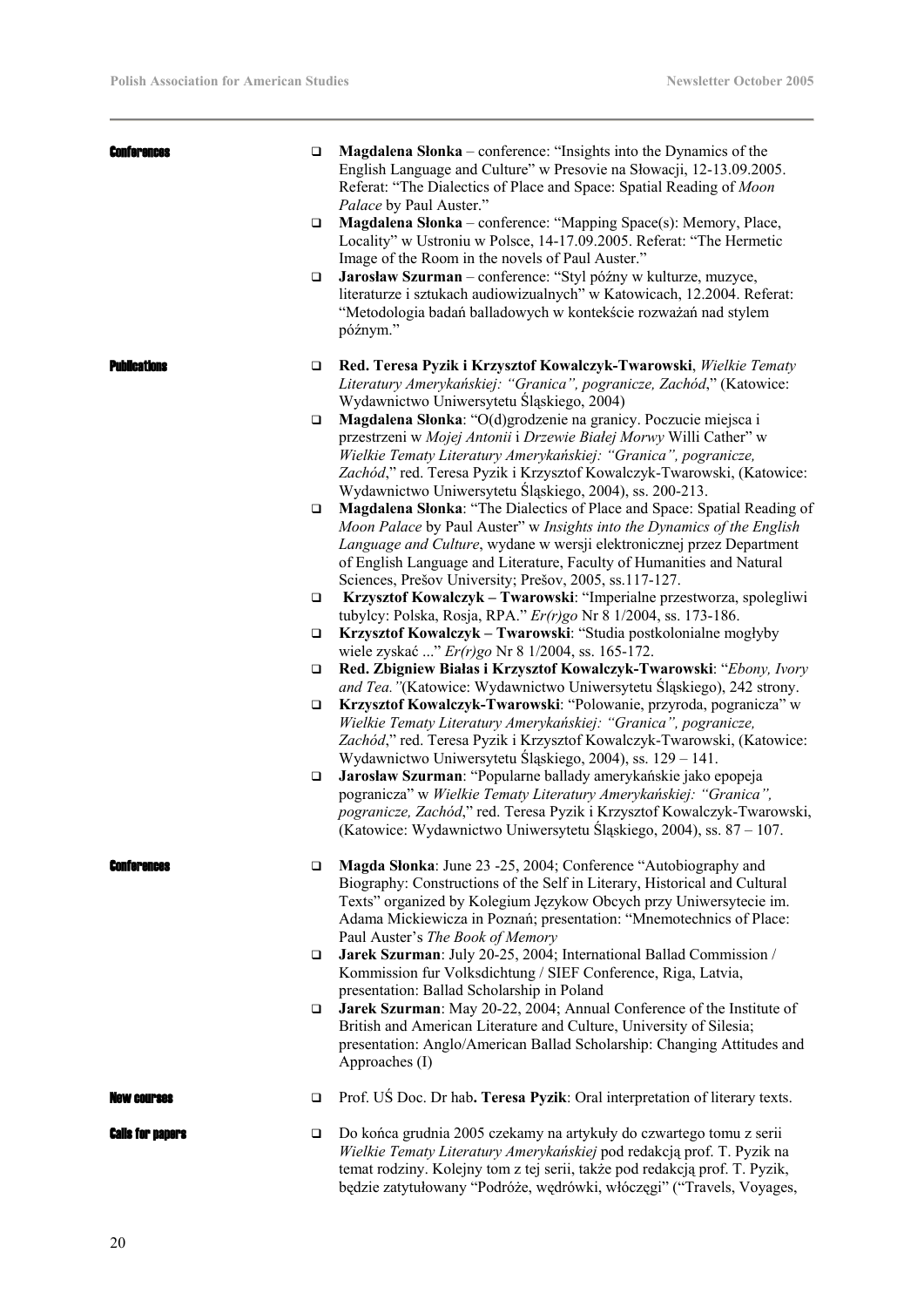Trips"). Termin nadsyłania artykułów: do 30.10.2006 r. na adres Zakładu Kultury i Literatury Amerykańskiej Uniwersytetu Śląskiego.

# **English Philology Department, Szczecin University**

| <b>Mailing address of the department.</b><br>center, etc. | English Philology Department, Szczecin University<br>Al. Paistów 40B, 71-065 Szczecin<br>http://www.kfa.univ.szczecin.pl; Email: kfa@univ.szczecin.pl |                                                                                                                                                                                                                                                                                                                                                                                                                                                        |  |
|-----------------------------------------------------------|-------------------------------------------------------------------------------------------------------------------------------------------------------|--------------------------------------------------------------------------------------------------------------------------------------------------------------------------------------------------------------------------------------------------------------------------------------------------------------------------------------------------------------------------------------------------------------------------------------------------------|--|
| <b>Events/Activities</b>                                  | $\Box$                                                                                                                                                | Anna Lakowicz-Dopiera spent two months (1.04.2005 do 31.05. 2005) at<br>the Institute of British and North American Studies at the University of<br>Greifswald, where she conducted a research for her Ph.D. dissertation and<br>thought classes entitled: "Writing Skills through Cultural Context Analysis"                                                                                                                                          |  |
| <b>Ennterences</b>                                        | $\Box$                                                                                                                                                | Renata Nowaczewska delivered a paper: "Praca społeczna i wczesne<br>organizacje charytatywne jako podwaliny państwa opiekuńczego w Stanach<br>Zjednoczonych Ameryki." ("Social work and early charity organizations as<br>the foundations of the American welfare system") at the II Forum of<br>Advanced Studies on the USA (II Forum Zaawansowanych Studiów nad<br>Stanami Zjednoczonymi im. Profesora Andrzeja Bartnickeigo), Pułtusk,<br>June 2005 |  |
| Publications                                              | $\Box$                                                                                                                                                | Anna Lakowicz- Dopiera, "Intercultural Studies as the Indispensable<br>Element of Modern Foreign Language Teaching." Annales<br>Neophilologiarum, 2-2004. US: Szczecin 2005, pp.259-266                                                                                                                                                                                                                                                                |  |
|                                                           | $\Box$                                                                                                                                                | Renata Nowaczewska, "Andrew Carnegie's New Concept of Philanthropy,<br>theory of distribution." Annales Neophilologiarum, 1-2003. US: Szczecin<br>2005, pp.55-66                                                                                                                                                                                                                                                                                       |  |
|                                                           | $\Box$                                                                                                                                                | Renata Nowaczewska, "Andrew Carnegie's New Concept of Philanthropy,<br>Practice of Distribution, 1901-1911." Annales Neophilologiarum, 2-<br>2004.US: Szczecin, 2005, pp.267-277                                                                                                                                                                                                                                                                       |  |
|                                                           | $\Box$                                                                                                                                                | Beata Zawadka, "Love and convention, or the secrets of the southern<br>marriage. On the basis of Peter Taylor's Reservations. A Love Story."<br>Annales Neophilologiarum, 2-2004.US: Szczecin, 2005, pp. 99-109                                                                                                                                                                                                                                        |  |

# **American Literature Section, Institute of English Studies, University of Warsaw**

| Maliing address          |        | Zakład Literatury Amerykańskiej, Instytut Anglistyki UW, ul. Nowy Świat 4, 00-<br>497 Warsaw                                                                                                                                             |  |
|--------------------------|--------|------------------------------------------------------------------------------------------------------------------------------------------------------------------------------------------------------------------------------------------|--|
| <b>Events/Activities</b> | □      | Julia Fiedorczuk has received the Hubert Burda Award for poets from<br>Eastern and Central Europe for her poems published in the Austrian literary<br>journal <i>Manuskripte</i> . Congratulations!!!                                    |  |
|                          | $\Box$ | In May, the Department hosted a meeting with <b>Tomson Highway</b> , a leading<br>Canadian playwright in English.                                                                                                                        |  |
|                          | $\Box$ | In June, <b>Brian Chanen</b> defended his doctoral dissertation on "The<br>Functions of Notation in Postmodern Prose." Agata Preis-Smith<br>supervised the dissertation, while Marek Wilczyński and Jerzy Kutnik<br>served as reviewers. |  |
|                          | ◻      | In June, Tadeusz Pióro read his poetry at the Cambridge Poetry Summit.                                                                                                                                                                   |  |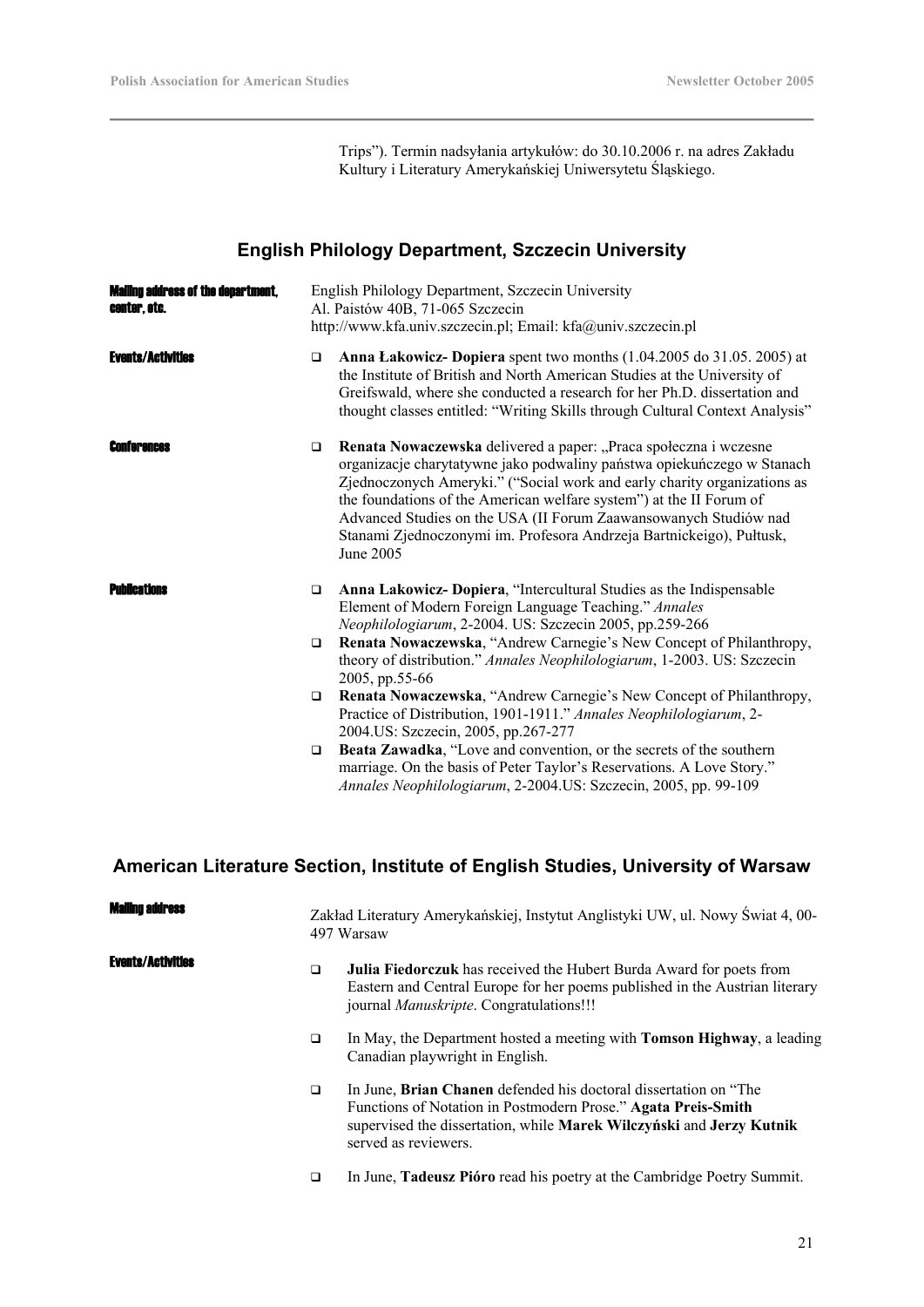|                 | $\Box$ | <b>Ewa Łuczak</b> attended the 29 <sup>th</sup> Session of the School of Criticism and<br>Theory at Cornell University, June-July 2005.                                                                                                                                                                                                                                                                                                                                                                                                                                                                                                                                                                                      |
|-----------------|--------|------------------------------------------------------------------------------------------------------------------------------------------------------------------------------------------------------------------------------------------------------------------------------------------------------------------------------------------------------------------------------------------------------------------------------------------------------------------------------------------------------------------------------------------------------------------------------------------------------------------------------------------------------------------------------------------------------------------------------|
|                 | $\Box$ | Zuzanna Ladyga has contributed translations of essays to the forthcoming<br>volume Discourses of Collective Identity in Central and Southeast Europe<br>(1775-1945): Texts and Commentaries.                                                                                                                                                                                                                                                                                                                                                                                                                                                                                                                                 |
| Euest Iecturers | $\Box$ | In October 2004, Professor John Leo, University of Rhode Island,<br>Kingston, gave a talk entitled "How Would Andy Warhol Figure Out<br>President Kwasniewski?"                                                                                                                                                                                                                                                                                                                                                                                                                                                                                                                                                              |
|                 | $\Box$ | In March 2005, Professor Meredith Abarca, University of Texas at El<br>Paso, lectured on "Culinary Metaphors in Chicana/o Literature.                                                                                                                                                                                                                                                                                                                                                                                                                                                                                                                                                                                        |
|                 | $\Box$ | In April, Professor Maureen Montgomery, Canterbury University,<br>Christchurch, New Zealand gave two speeches on "Gender and Race in<br>American Victorian Culture and Literature."                                                                                                                                                                                                                                                                                                                                                                                                                                                                                                                                          |
| Conterences     | $\Box$ | The following members of the American Literature Department presented<br>papers at the 2004 PAAS Conference in Jadwisin: Agnieszka Bedingfield<br>("Gendering U.S. Immigration Policy: Asian American On (Dis)Orderly<br>Genders and Citizenship"), Iwona Rentflejsz ("Room for Three in<br>Giovanni's Room by James Baldwin"), Justyna Włodarczyk ("The Right<br>to Privacy and Freedom of Choice: Conservative Means for a Radical<br>End"), Stanisław Gieżyński ("Dissing' the Public Order. Justice, Anarchy<br>and Revenge in Allan Moore's V for Vendetta and Gerry Conway's The<br>Punisher"), and Marek Paryż ("Depictions of the Vanishing Frontier<br>Outlaw: Sam Peckinpah, Michael Ondaatje and Billy the Kid"). |
|                 | $\Box$ | In November 2004, Marek Paryż participated in the conference "Between<br>Literature and Medicine 2" held in Lublin. He read a paper on "Depictions"<br>of Cataleptic States and the Motif of the Premature Burial in Edgar Allan<br>Poe's Tales."                                                                                                                                                                                                                                                                                                                                                                                                                                                                            |
|                 | $\Box$ | In March 2005, Zuzanna Ładyga gave a presentation on "The Ethical<br>Thought of Emmanuel Levinas in the Study of Postmodern Poetics" at the<br>conference "Future Literature, Future Criticism" in Prague. She also chaired<br>a session on "Chaos, Changing Paradigms and Postmodern Poetics."                                                                                                                                                                                                                                                                                                                                                                                                                              |
|                 | $\Box$ | In April, Ewa Łuczak read a paper at Collegium for African American<br>Research Conference in Tours, France. The subject of her presentation was<br>"Memory and Melancholia in Toni Morrison's Love."                                                                                                                                                                                                                                                                                                                                                                                                                                                                                                                        |
|                 | $\Box$ | Julia Fiedorczuk and Tadeusz Pióro attended the annual PASE<br>conference in Łódź, during which they gave presentations on "Modernist"<br>Poetry: Mourning for (It)Self" and "Death as Indeterminacy: The Poetics of<br>Closure in Jane Bowles' Two Serious Ladies and Harry Mathews'<br>Cigarettes," respectively.                                                                                                                                                                                                                                                                                                                                                                                                          |
|                 | $\Box$ | In May, Justyna Włodarczyk participated in the conference "Reproductive<br>Disruptions," organized by the University of Michigan, Ann Arbor. She<br>presented a paper entitled "The Great Polish Mother and the discourse of<br>PAAS."                                                                                                                                                                                                                                                                                                                                                                                                                                                                                       |
|                 | $\Box$ | In June, Tadeusz Pióro attended the IASIL Conference in Prague and<br>talked on "The Irish Pervert and the British Subject: Leopold Bloom's Civic<br>Imagination."                                                                                                                                                                                                                                                                                                                                                                                                                                                                                                                                                           |
|                 | $\Box$ | In September, Iwona Rentflejsz took part in the conference "Queer<br>Community/-ies, Queer Exclusion/-s," where she read a paper entitled<br>"Distorted Autobiography: Self-Portrayal and Self-Censorship in Gay<br>Memoirs." The conference took place in Żywiec.                                                                                                                                                                                                                                                                                                                                                                                                                                                           |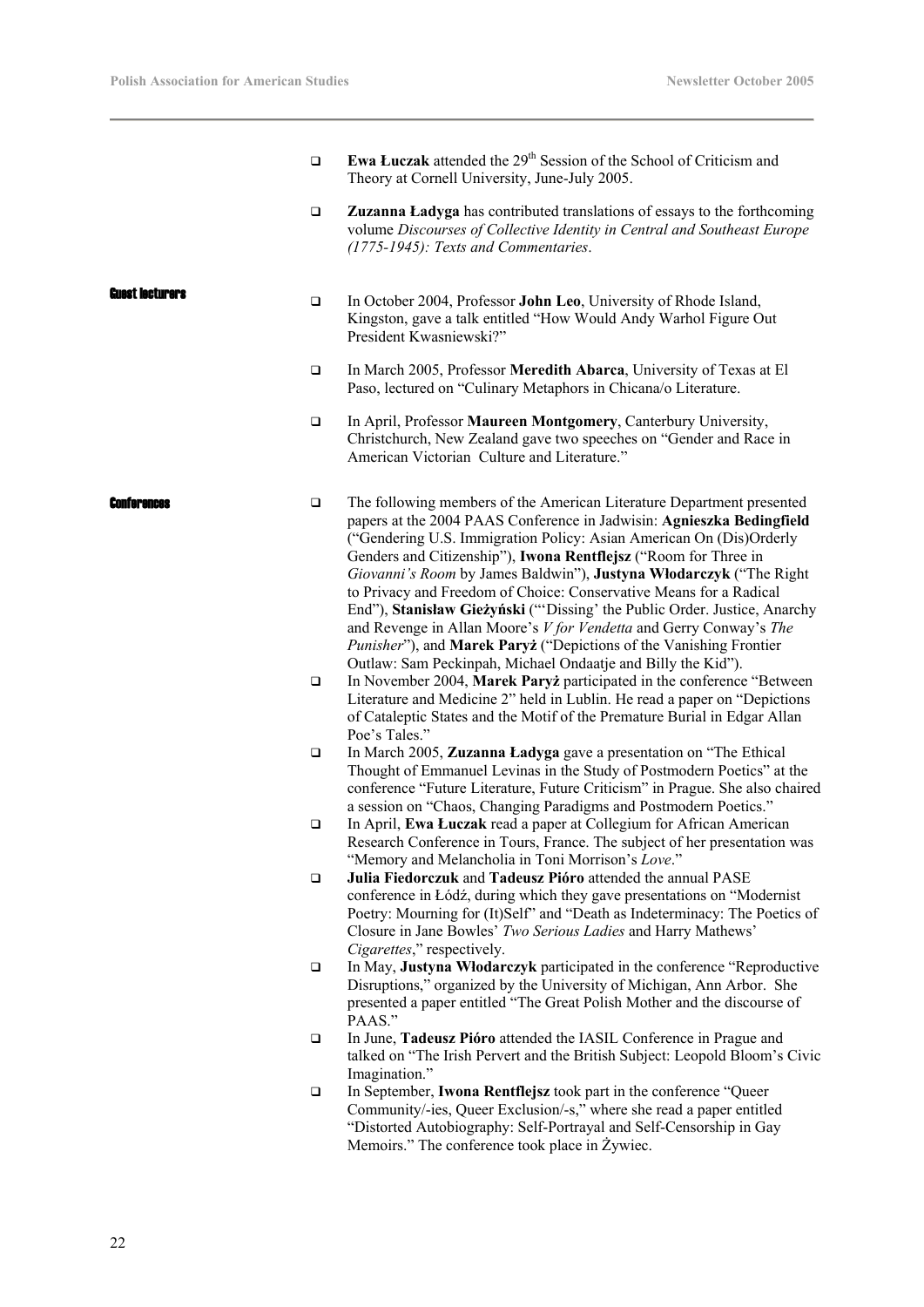#### Publications **Agata Preis-Smith**

- (co-editor with Marek Paryż) The Poetics of America: Explorations in the Literature and Culture of the United States. Warsaw: English Institute, University of Warsaw, 2004.
- "Gender Masquerade as a Social Statement in Confessional Poems of the 1950s and 1960s." *The Poetics of America*…

#### **Nancy Burke**

 "The Individual in Urban Space: Some Perspectives of American and Canadian Fiction." *The Poetics of America*…

#### **Agnieszka Bedingfield**

- "Striving for Visibility: Use of Photographic Imagery in Asian American Literature." *The Poetics of America*…
- "Gendering U.S. Immigration Policy: Asian American On (Dis)Orderly Genders and Citizenship." *American Freedoms, American (Dis)Orders. Vol.1*. Ed. Zbigniew Lewicki. Warsaw: American Studies Center, 2005.

#### **Julia Fiedorczuk**

- □ "Natural Truth: Laura Riding, L-A-N-G-U-A-G-E and the Romantic Connection." *The Poetics of America*…
- Translation of excerpts from The Dream at the End of the World: Paul Bowles and the Literary Renegades in Tangier by Michelle Green, Literatura na Świecie, 7-8 (2005).
- "Milczenie jest złotem. Une impression derridienne"; "Zdarzenie: tęcza na farwoclisku (fragmenty): o poemacie Andrzeja Sosnowskiego *Gdzie koniec tęczy nie dotyka ziemi*":

www.biuroliterackie.pl/przystan/przystan.php?site=440

#### **Zuzanna Ładyga**

- "*The Dead Father*, *As I Lay Dying*, and the Intertextual Dialogue Between Modernism and Postmodernism." *Polish Journal for American Studies*, 1 (2004).
- "The Ethical Thought of Emmanuel Levinas in the Study of Postmodern Poetics." Future Literature, Future Criticism Electronic Journal www.inter-disciplinary.net/ptb/flfc/flfc1/ladyga%20paper.pdf

#### **Ewa Łuczak**

 "Between Speech and Silence: Sandra Cisneros and Ana Castillo." *The Poetics of America*…

#### **Iwona Rentflejsz**

 "Room for Three in *Giovanni's Room* by James Baldwin." *American Freedoms, American (Dis)Orders. Vol.1*. Ed. Zbigniew Lewicki. Warsaw: American Studies Center, 2005.

#### **Justyna Włodarczyk**

 $\Box$  "Od moralności do medycyny – skąd się wziął syndrom postaborcyjny?" *Krytyka Polityczna* (2005).

#### **Stanisław Gieżyński**

 "Dreaming America: Political Desire and Nostalgia in Neil Gaiman's Graphic Novel Series *The Sandman*." *The Poetics of America*…

#### **Tadeusz Pióro**

- "A Civic Model of Reading *The Cantos*." *The Poetics of America*…
- Translation of "Tangier" by Truman Capote, *Literatura na Świecie*, 7-8 (2005).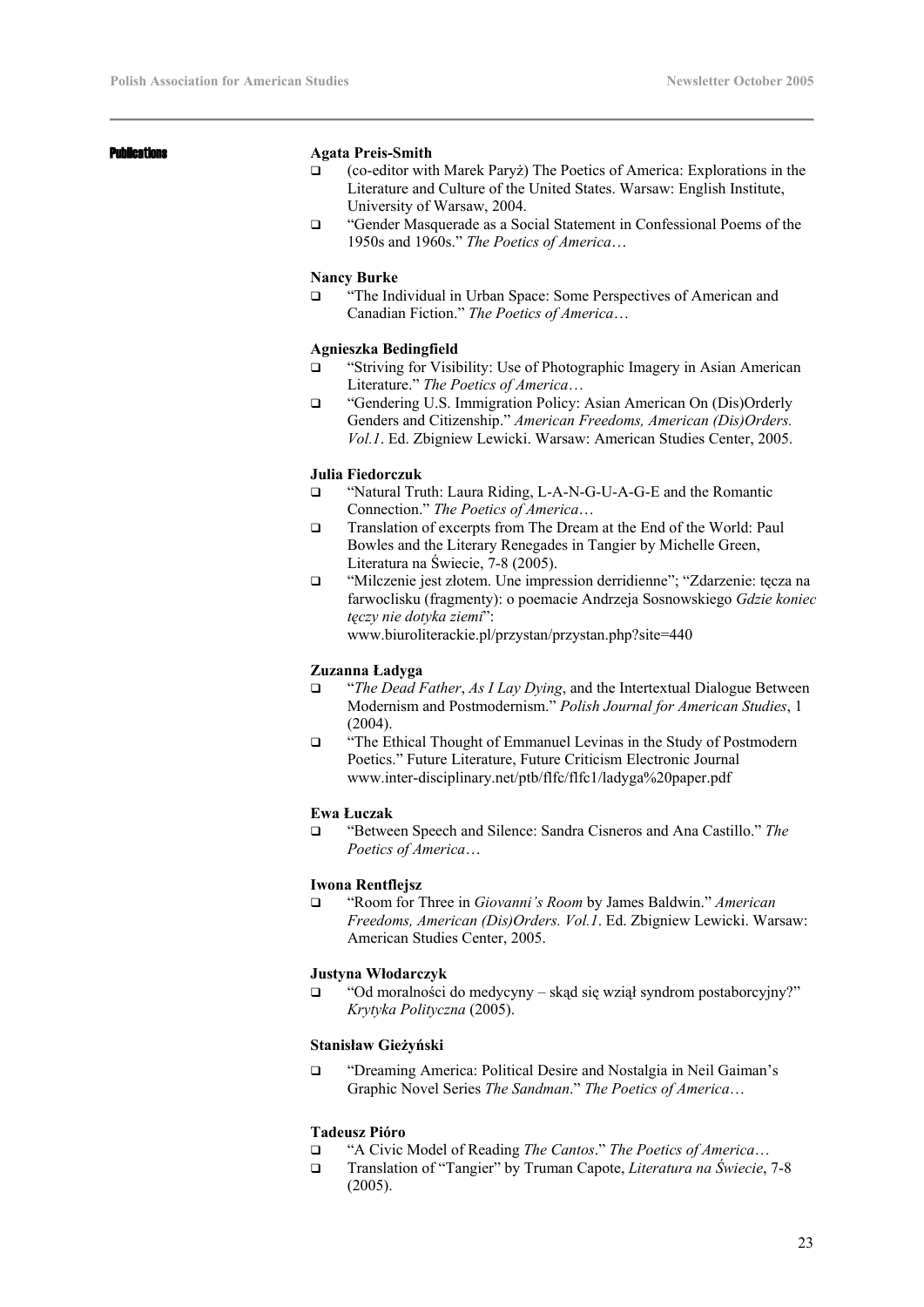Translation of "International Zone" by William S. Burroughs, *Literatura na Świecie*, 7-8 (2005).

#### **Marek Paryż**

- "Passage to (more than) India: The Poetics and Politics of Walt Whitman's Textualization of the Orient." *The Poetics of America*…
- "Narrative Functions of Medical Discourse in Edgar Allan Poe's 'Berenice'." *Polish Journal for American Studies*, 1 (2004).
- "Topos pogranicza i jego paradoksy w powieści Hermana Melville'a *Pierre*." *Wielkie tematy literatury amerykańskiej. Tom 2: Granica, Pogranicze, Zachód*, ed. Teresa Pyzik and Krzysztof Kowalczyk-Twarowski, Katowice: Wydawnictwo Uniwersytetu Śląskiego, 2004.
- "Depictions of the Vanishing Frontier Outlaw: Sam Peckinpah, Michael Ondaatje and Billy the Kid." *Kwartalnik Neofilologiczny*, 4 (2004).
- "*Złota czara* Henry'ego Jamesa: narracyjny autorytet w ekranizacji BBC (1972)." *Filmowe gry z twórczością Henry'ego Jamesa. Transpozycje, komentarze, analogie*, ed. Mirosława Buchholtz, Toruń: Wydawnictwo Uniwersytetu Mikołaja Kopernika, 2005.
- Review of *Jewish Themes in English and Polish Culture*, edited by Irena Janicka-Świderska et al. *POLIN: Studies in Polish Jewry. Vol. 17: The Shtetl: Myth and Reality*. Oxford and Portland: The Littman Library of Jewish Civilization, 2004.
- Review of *Wielki Gaddis* by Tomasz Basiuk, *Polish Journal for American Studies*, 1 (2004).
- "Grzeszne gry." (Rev. of the Polish edition of *Synners* by Pat Cadigan), *Tygiel Kultury*, 4-6 (2005).
- Reviews of the Polish editions of *Ship Made of Paper* by Scott Spencer, *Middlesex* by Jeffrey Eugenides, *The Opposite of Fate* by Amy Tan, *Our Lady of the Forest* by David Guterson, *The Corrections* by Jonathan Franzen, *The Tattooed Girl* by Joyce Carol Oates, *The Virgin Suicides* by Jeffrey Eugenides, Zadie Smith Introduces: *The Burned Children of America*, *The Loss of El Dorado* by V.S. Naipaul, *Mercy Among the Children* by David Adams Richards, *The Falls* by Joyce Carol Oates, *Love* by Toni Morrison; *Nowe Książki*, 11 (2004) – 10 (2005), respectively.

#### **Mikołaj Wiśniewski**

- "Walt Whitman: The Co(s)mic Poet. Unfixing Nature in the 'Song of Myself'." *The Poetics of America*…
- "Irony of Robert Frost: Towards an Inverted Romantic Experience." *PASE Papers in Literature and Culture*, ed. Grażyna Bystydzieńska, Emma Harris, and Patrick Lyons, Warsaw: Warsaw University, 2005.

New faculty **Hanna Boguta-Marchel** is a new doctoral student at the American Literature Section. In her thesis, devoted to the fiction of Cormac McCarthy, she will be exploring the links between postmodernism and negative theology.

New courses **Ewa Łuczak**, Chicana/o Literature.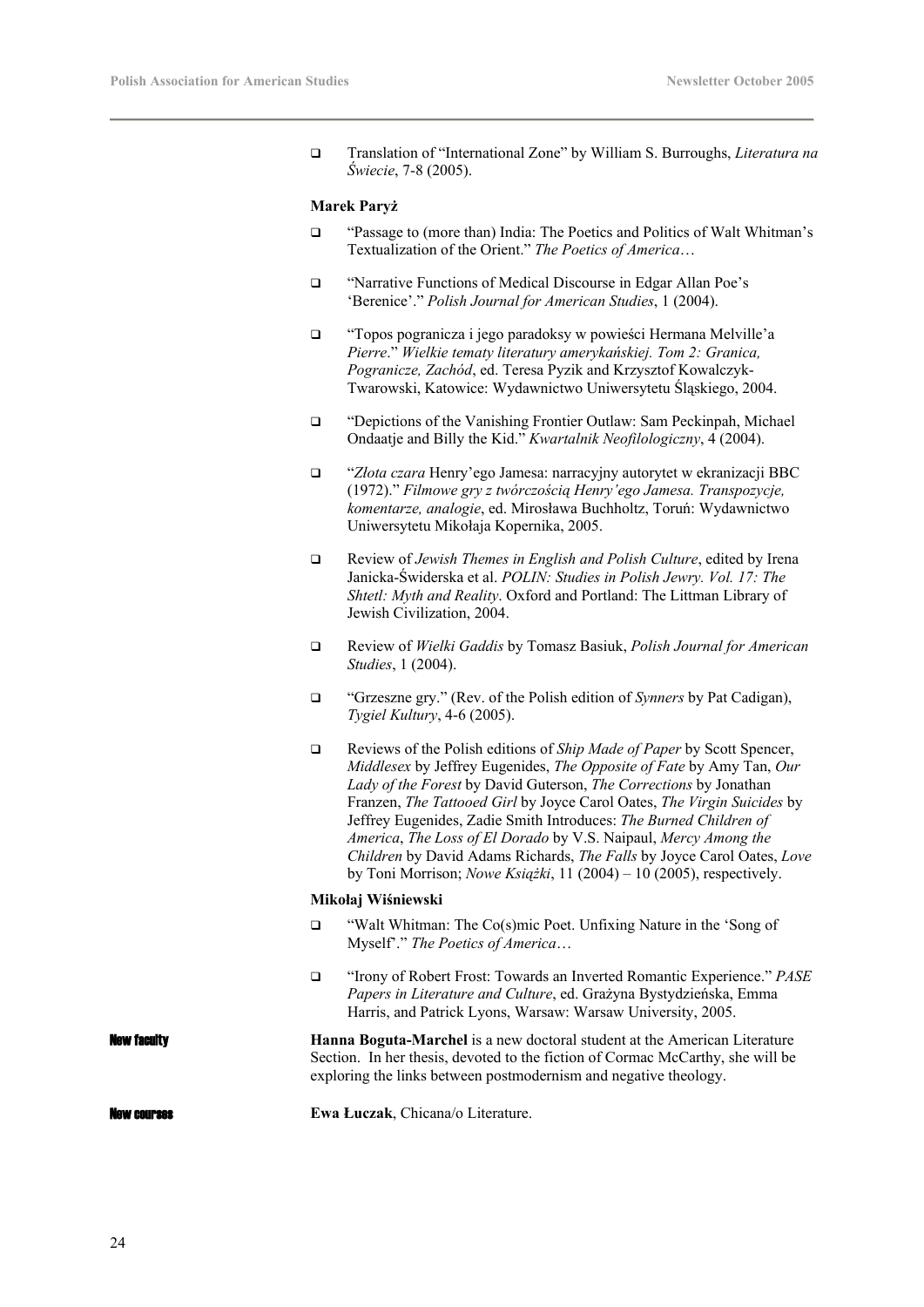# **Institute Of English Studies, Section Of Cultures Of Anglo-Saxon Countries, University Of Warsaw**

| <b>Mailno address</b>    |                  | Institute Of English Studies, Section of Cultures of Anglo-Saxon Countries,<br>University Of Warsaw, 00 - 497 Warszawa, ul. Nowy Świat 4                                                                                                                                                                                                                                                                                                                                  |  |
|--------------------------|------------------|---------------------------------------------------------------------------------------------------------------------------------------------------------------------------------------------------------------------------------------------------------------------------------------------------------------------------------------------------------------------------------------------------------------------------------------------------------------------------|--|
| <b>Events/Activities</b> | □                | In December 2004 Danuta Romaniuk (dawniej Pytlak) defended her<br>dissertation titled, "Polish Hearts-American Minds: The Family in<br>Immigrant Narratives (1880 - 1939)"                                                                                                                                                                                                                                                                                                |  |
| Conferences              | $\Box$           | Aneta Dybska attended the international conference of the Polish<br>Association for American Studies in Jadwisin, October 2005. She gave a<br>talk on "Disrupting the Order: Kenneth B. Clark's Dark Ghetto as an<br>Intervention into the 1960s Sociological Discourse on Black Masculinity."                                                                                                                                                                            |  |
|                          | $\Box$<br>$\Box$ | Anna Pochmara attended the following conferences:<br>the annual PASE conference in Łódź, April 2005. She gave a talk on<br>"Marketing Masculinity—the Myth of Masculine Space in Marlboro<br>Advertising Campaign"                                                                                                                                                                                                                                                        |  |
|                          | □                | Mapping Space(s): Memory, Place, Locality in Ustroń, September 2005<br>where she gave a paper titled "Defying Time, Celebrating Space—The<br>Construction of Male Bonding in The Leatherstocking Tales by James<br>Fennimore Cooper"                                                                                                                                                                                                                                      |  |
|                          | □                | Justyna Wierzchowska attended an international conference in Turin,<br>Italy, May 2005; an international conference Cult, Fiction, Film and<br>Happenings organized by Palacky University in Olomouc, Czech Republic,<br>September 2005; an international conference Mapping Space(s): Memory,<br>Place, Locality organized by Silesia University. She gave a talk on "The<br>Myth-Making Function of the Discourse on Abstract Expressionism in the<br>Cold War period." |  |
|                          | $\Box$           | Katarzyna Kociołek: PASE conference 2003, Warsaw, paper title: The<br>Within from the Outside: The British and the Other in the writings of<br>Yasmin Alibhai-Brown.                                                                                                                                                                                                                                                                                                      |  |
|                          | □                | Katarzyna Kociołek: PASE conference 2004, Poznań, paper title: "Black<br><u>art" discourse in England – Sonia Boyce.</u>                                                                                                                                                                                                                                                                                                                                                  |  |
|                          | □                | Katarzyna Kociołek: PASE conference 2005, Łódź, paper title:<br>Representing identities in the press. The construction of "us" in the<br>coverage of Stephen Lawrence controversy in The Sun.                                                                                                                                                                                                                                                                             |  |
|                          | $\Box$           | Katarzyna Kociołek: Queen's University, Belfast 2005, 'Betwixt and<br>Between: Place and Cultural Translation' conference; paper title: Acts of                                                                                                                                                                                                                                                                                                                           |  |
|                          | □                | cultural translation - Keith Piper's "The Twelve Disciples".<br>Katarzyna Kociołek: University of Silesia in Katowice, Ustroń 2005,<br>Mapping Space(s): Memory, Place; paper title: Winning over space - Black<br>British visual arts debate in selected writings by E.Chambers, R. Araeen, K.<br>Mercer                                                                                                                                                                 |  |
| <b>Publications</b>      | ❏                | Aneta Dybska,. "Disrupting the Order: Kenneth B. Clark's Dark Ghetto as<br>an Intervention into the 1960s Sociological Discourse on Black<br>Masculinity." American Freedoms, American Disorders, Vol.1 Ed.<br>Zbigniew Lewicki. Warszawa: American Studies Center, 2005. 69-80.                                                                                                                                                                                          |  |
|                          | □                | Romaniuk, Danuta. "Literature and Domesticity in Polish American<br>Immigrant Communities in the USA, 1880-1939." The Poetics of America.<br>Eds. Agata Preis-Smith, and Marek Paryż. Warszawa: Institute of English<br>Studies, 2004. 223 - 235.                                                                                                                                                                                                                         |  |
|                          | □                | Romaniuk, Jacek. "Throw your body on the line:' Tom Hayden's<br>Rhetoric of Activism from the 1960s to the Present Decade." The Poetics of<br>America. Eds. Agata Preis-Smith, and Marek Paryż. Warszawa: Institute of<br>English Studies, 2004. 197-205.                                                                                                                                                                                                                 |  |
|                          | $\Box$           | Wierzchowska, Justyna. "Warmongers, Gangsters, and Coca-Cola: The                                                                                                                                                                                                                                                                                                                                                                                                         |  |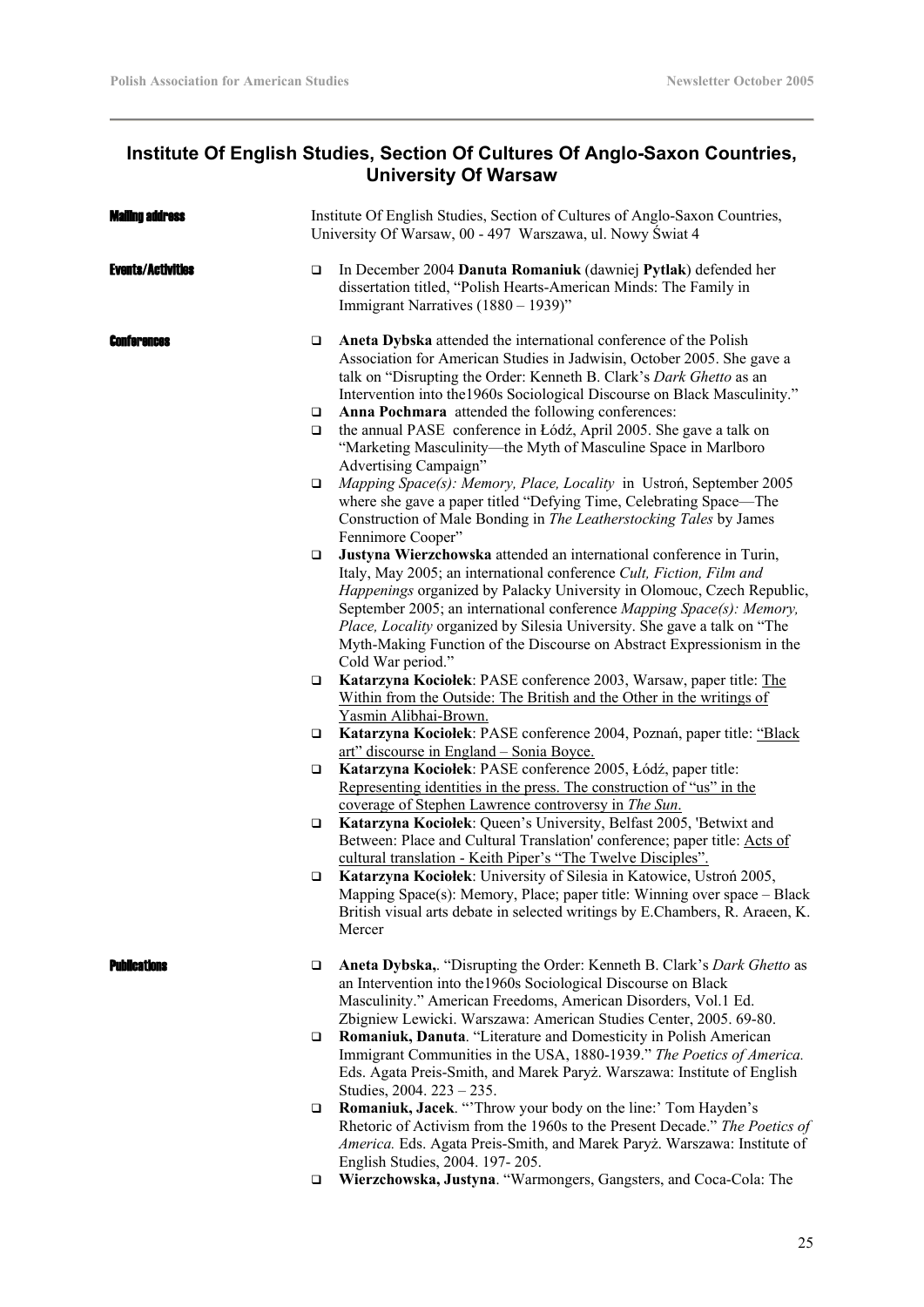|                          |                                                                                  | Image of the United States in <i>Przekrój</i> (1948-53)." American Studies, Vol.<br>21 Ed. Agnieszka Graff. Warszawa: American Studies Center, 2004. 87-<br>105.                                                                                                                                                |
|--------------------------|----------------------------------------------------------------------------------|-----------------------------------------------------------------------------------------------------------------------------------------------------------------------------------------------------------------------------------------------------------------------------------------------------------------|
|                          | □                                                                                | Wierzchowska, Justyna "Report on a Library Research at University<br>College London." EAAS Newsletter, May 2005.                                                                                                                                                                                                |
| New Courses              | $\Box$<br>$\Box$                                                                 | From Poles in America to Polish Americans (Danuta Romaniuk)<br>The American Family: Changing Position of Women (Danuta Romaniuk)                                                                                                                                                                                |
| <b>New faculty</b>       | $\Box$                                                                           | Danuta Romaniuk, Ph. D.                                                                                                                                                                                                                                                                                         |
|                          |                                                                                  | Institute of English Philology, University of Wrocław                                                                                                                                                                                                                                                           |
| Mailinn address          | Department of English, University of Wrocław, ul. Kuźnicza 22, 50-138<br>Wrocław |                                                                                                                                                                                                                                                                                                                 |
| <b>Events/Activities</b> | □<br>□                                                                           | Dominika Ferens worked as a visiting professor at Hanover University in<br>the a academic year 2004-2005, where she taught 4 graduate seminars and 2<br>undergraduate seminars on ethnic American literature and theories of race.<br>Klara Szmańko defended her doctoral dissertation on study of invisibility |
| <b>Guest lecturers</b>   | ❏                                                                                | in African American and Asian American literature on June 21, 2005.<br>Dominika Ferens, "The Race and Class of Gardens in the Fiction of Onoto<br>Watanna." Mainz, February 2005                                                                                                                                |
| Conferences              | ❏                                                                                | Dominika Ferens and Tomasz Basiuk, "Appropriations of Queer as a<br>Lifestyle: (How) Do We Resist It?" Queere Theorie - Queere Öffentlichkeit<br>Conference, Hamburg, Germany, July 2005                                                                                                                        |
|                          | $\Box$                                                                           | Dominika Ferens, "What Does It Mean for a White European to Study<br>Asian American Literature?" The Future of American Studies in Europe,<br>J.F. Kennedy Institute, Berlin, May 2005                                                                                                                          |
|                          | $\Box$                                                                           | Elżbieta Klimek-Dominiak, "Frontier Legacy Re-examined: Exploitation<br>of Land and Denial of Female Autonomy in J. Smiley's A Thousand Acres"<br>PAAS, Jadwisin, October 2004.                                                                                                                                 |
|                          | $\Box$                                                                           | Elżbieta Klimek-Dominiak, "Topography of Conquests and Resistance:<br>Opening up of the Midwest for Environmental History and Women's<br>Voices" "Mapping Space(s): Memory, Place, Locality" Uniwersytet Slaski,                                                                                                |
|                          | ❏                                                                                | Ustroń, September 2005.<br>Justyna Kociatkiewicz, "Trying to Exercise One's Freedoms: Mrs.<br>Oswald's Voice in DeLillo's Libra" PAAS, Jadwisin, October 2004.                                                                                                                                                  |
|                          | $\Box$                                                                           | Piotr Zazula "Contexts and Con Texts: Ideological Biases in Literary<br>Studies at Polish Departments of English." Ist International Conference on<br>Teacher Education; "Teacher Education: Theory and Practice in the                                                                                         |
|                          | $\Box$                                                                           | European Context". Akademia Pedagogiczna, Kraków, May 2005.<br>Klara Szmańko gave papers at conferences hosted by Austrian Association<br>of American studies in Salzburg (November 2004) and by PAAS in<br>Jadwisin (October 2004).                                                                            |
| Publications             | $\Box$                                                                           | Dominika Ferens, "Winnifred Eaton/Onoto Watanna: Establishing<br>Ethnographic Authority." Form and Transformation in Asian American<br>Literature. Eds. Zhou Xiaojing and Samina Najmi. Seattle: University of                                                                                                  |
|                          | ❏                                                                                | Washington Press, 2005.<br>Dominika Ferens, "Zwiedzanie cudzych kolonii. Wiedza i władza w<br>afrykanskich powiesciach Karola Maya." Er(r)go: Teoria, Literatura,<br>Kultura 8.2, 2004.                                                                                                                         |
|                          | ❏                                                                                | Klara Szmańko, "Freedom of Movement? Locating the Black Ghetto and                                                                                                                                                                                                                                              |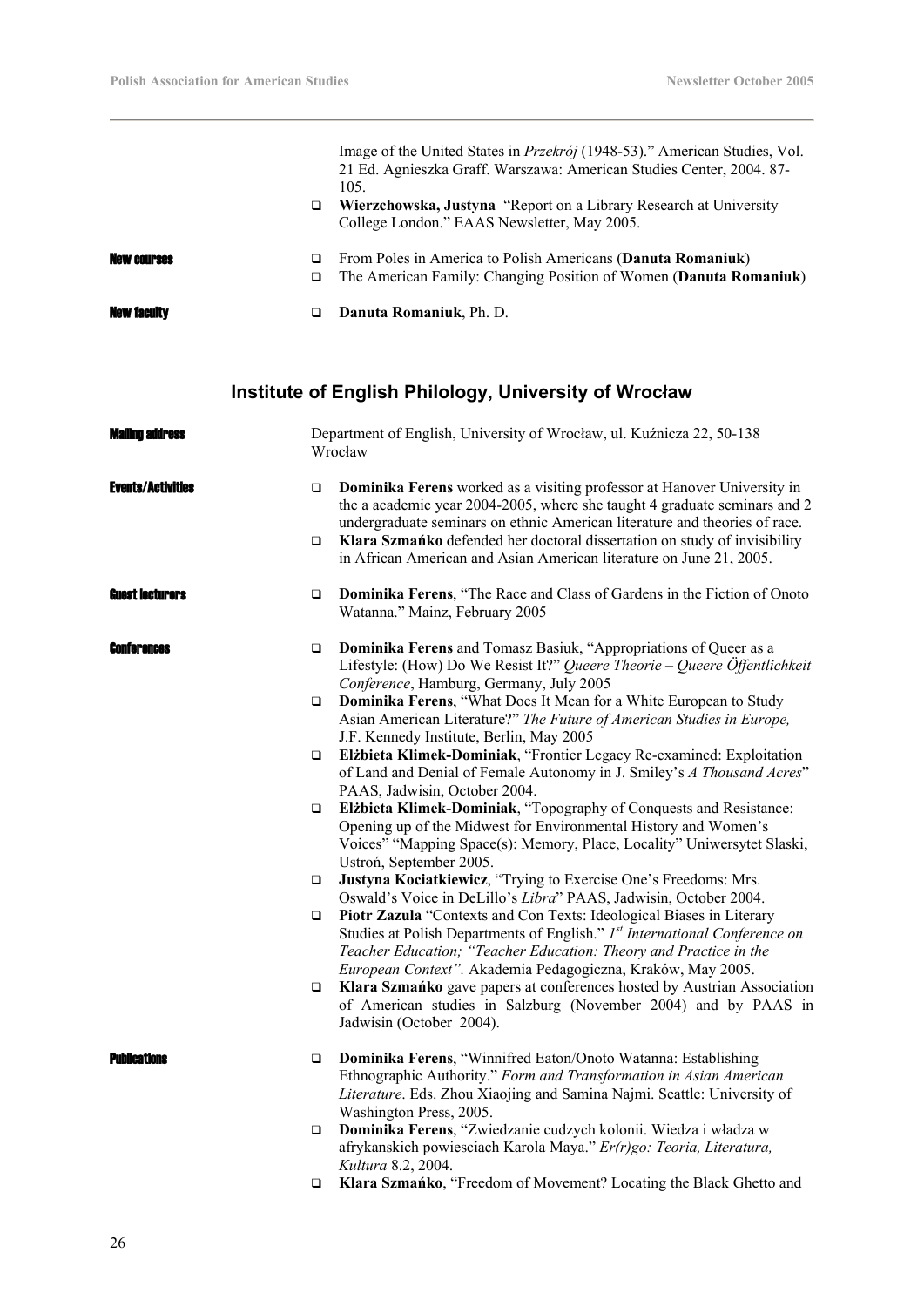Chinatown." *American Freedoms. American (Dis)orders.* Ed. Zbigniew Lewicki. Warszawa: American Studies Center, 2005.

- **Piotr Zazula**, " 'Riding Scars You Can't Get Lost': Traveling Women in Louise Erdrich's *Jacklight.*" *Traveling Subjects: American Journeys in Space and Time.* Eds D. Ferens et al. Kraków: Rabid 2004, 121-133.
- **Piotr Zazula**, "Reconstructing Deconstruction: The Translator's Ordeal." *Przekładając nieprzekładalne II.* Eds O. Kubińska, W. Kubiński. Gdańsk: Wydawnictwo Uniwersytetu Gdańskiego 2004, 43-53.



At this conference, MESEA is inaugurating its Young Scholars Research Awards. For more information: http://www.mesea.org